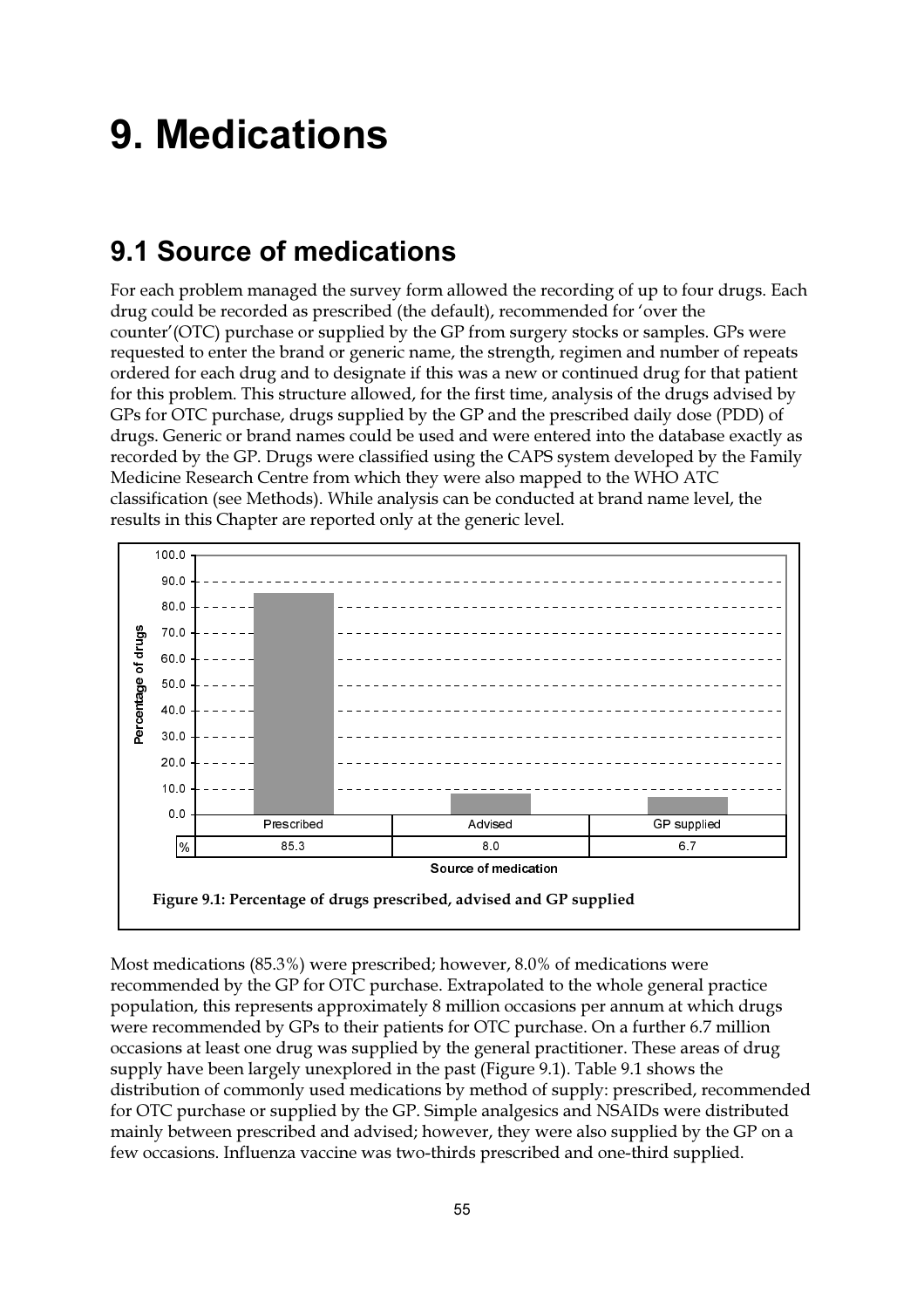|                                   |                             | Prescribed   |                                                             |                          | <b>Advised OTCs</b>                     |                                    |                           | <b>GP</b> supplied |                                                            |                  | <b>Total</b>                                                 |
|-----------------------------------|-----------------------------|--------------|-------------------------------------------------------------|--------------------------|-----------------------------------------|------------------------------------|---------------------------|--------------------|------------------------------------------------------------|------------------|--------------------------------------------------------------|
| Generic drug                      | <b>Number</b><br>prescribed | $(n=90,710)$ | Percentage Prescribed as<br>of scripts a percentage<br>of N | <b>Number</b><br>advised | Percentage<br>of advised<br>$(n=8,538)$ | Advised as a<br>percentage<br>of N | <b>Number</b><br>supplied | $(n=7,072)$        | Percentage Supplied as a<br>of supplied percentage of<br>N | this drug<br>(N) | <b>Total of Percentage of</b><br>total meds<br>$(n=106,320)$ |
| Paracetamol                       | 3,802                       | 4.2          | 61.4                                                        | 2317                     | 27.2                                    | 37.4                               | 76                        | 1.1                | 1.2                                                        | 6,196            | 5.8                                                          |
| Amoxycillin                       | 3,133                       | 3.5          | 97.6                                                        | $\mathbf 0$              | 0.0                                     | 0.0                                | 78                        | 1.1                | 2.4                                                        | 3,212            | 3.0                                                          |
| Paracetamol/Codeine               | 2,565                       | 2.8          | 88.7                                                        | 224                      | 2.6                                     | 7.7                                | 102                       | 1.5                | 3.5                                                        | 2,890            | 2.7                                                          |
| Influenza virus vaccine           | 1,663                       | 1.8          | 67.1                                                        | 0                        | 0.0                                     | 0.0                                | 817                       | 11.6               | 32.9                                                       | 2,480            | 2.3                                                          |
| Salbutamol                        | 2,324                       | 2.6          | 96.3                                                        | 14                       | 0.2                                     | 0.6                                | 76                        | 1.1                | 3.2                                                        | 2,414            | $2.3\,$                                                      |
| Cefaclor monohydrate              | 2,104                       | 2.3          | 97.6                                                        | 0                        | 0.0                                     | 0.0                                | 52                        | 0.7                | 2.4                                                        | 2,156            | 2.0                                                          |
| Cephalexin                        | 2,047                       | 2.3          | 98.0                                                        | $\mathbf 0$              | 0.0                                     | 0.0                                | 43                        | 0.6                | 2.1                                                        | 2,090            | $2.0\,$                                                      |
| Amoxycillin/potass. clavulanate   | 1,730                       | 1.9          | 97.2                                                        | $\mathbf 0$              | 0.0                                     | 0.0                                | 49                        | 0.7                | 2.8                                                        | 1,779            | 1.7                                                          |
| Roxithromycin                     | 1,731                       | 1.9          | 98.5                                                        | 0                        | 0.0                                     | 0.0                                | 27                        | 0.4                | 1.5                                                        | 1,758            | 1.7                                                          |
| Temazepam                         | 1,397                       | 1.5          | 97.2                                                        | $\mathbf 0$              | 0.0                                     | 0.0                                | 40                        | 0.6                | 2.8                                                        | 1,437            | 1.4                                                          |
| Diclofenac sodium systemic        | 1,234                       | 1.4          | 95.8                                                        | $\overline{7}$           | 0.1                                     | 0.5                                | 48                        | 0.7                | 3.7                                                        | 1,288            | 1.2                                                          |
| Levonorgestrel/ Ethinyloestradiol | 1,205                       | 1.3          | 94.5                                                        | 0                        | 0.0                                     | 0.0                                | 71                        | 1.0                | 5.6                                                        | 1,276            | 1.2                                                          |
| Doxycycline                       | 1,126                       | 1.2          | 97.0                                                        | 0                        | 0.0                                     | 0.0                                | 34                        | 0.5                | 3.0                                                        | 1,161            | 1.1                                                          |
| Diazepam                          | 1,082                       | 1.2          | 96.6                                                        | 0                        | 0.0                                     | 0.0                                | 38                        | 0.5                | 3.4                                                        | 1,120            | 1.1                                                          |
| Erythromycin                      | 1,041                       | 1.2          | 98.6                                                        | $\overline{1}$           | 0.0                                     | 0.1                                | 15                        | 0.2                | 1.4                                                        | 1,056            | 1.0                                                          |
| Ranitidine                        | 967                         | 1.1          | 94.6                                                        | $\mathbf 0$              | 0.0                                     | 0.0                                | 55                        | 0.8                | 5.4                                                        | 1,022            | 1.0                                                          |
| Atenolol                          | 953                         | $1.1$        | 98.2                                                        | 0                        | 0.0                                     | 0.0                                | 17                        | 0.3                | 1.8                                                        | 970              | 0.9                                                          |
| Frusemide                         | 929                         | 1.0          | 98.3                                                        | 0                        | 0.0                                     | 0.0                                | 16                        | 0.2                | 1.7                                                        | 945              | 0.9                                                          |
| Betamethasone topical             | 915                         | 1.0          | 97.8                                                        | $\overline{2}$           | 0.0                                     | 0.2                                | 19                        | 0.3                | 2.0                                                        | 935              | 0.9                                                          |
| Simvastatin                       | 894                         | 1.0          | 96.9                                                        | $\mathbf 0$              | 0.0                                     | 0.0                                | 29                        | 0.4                | 3.1                                                        | 923              | 0.9                                                          |

**Table 9.1: Distribution of most frequently used medications between the three recorded sources—prescribed, advised and GP supplied**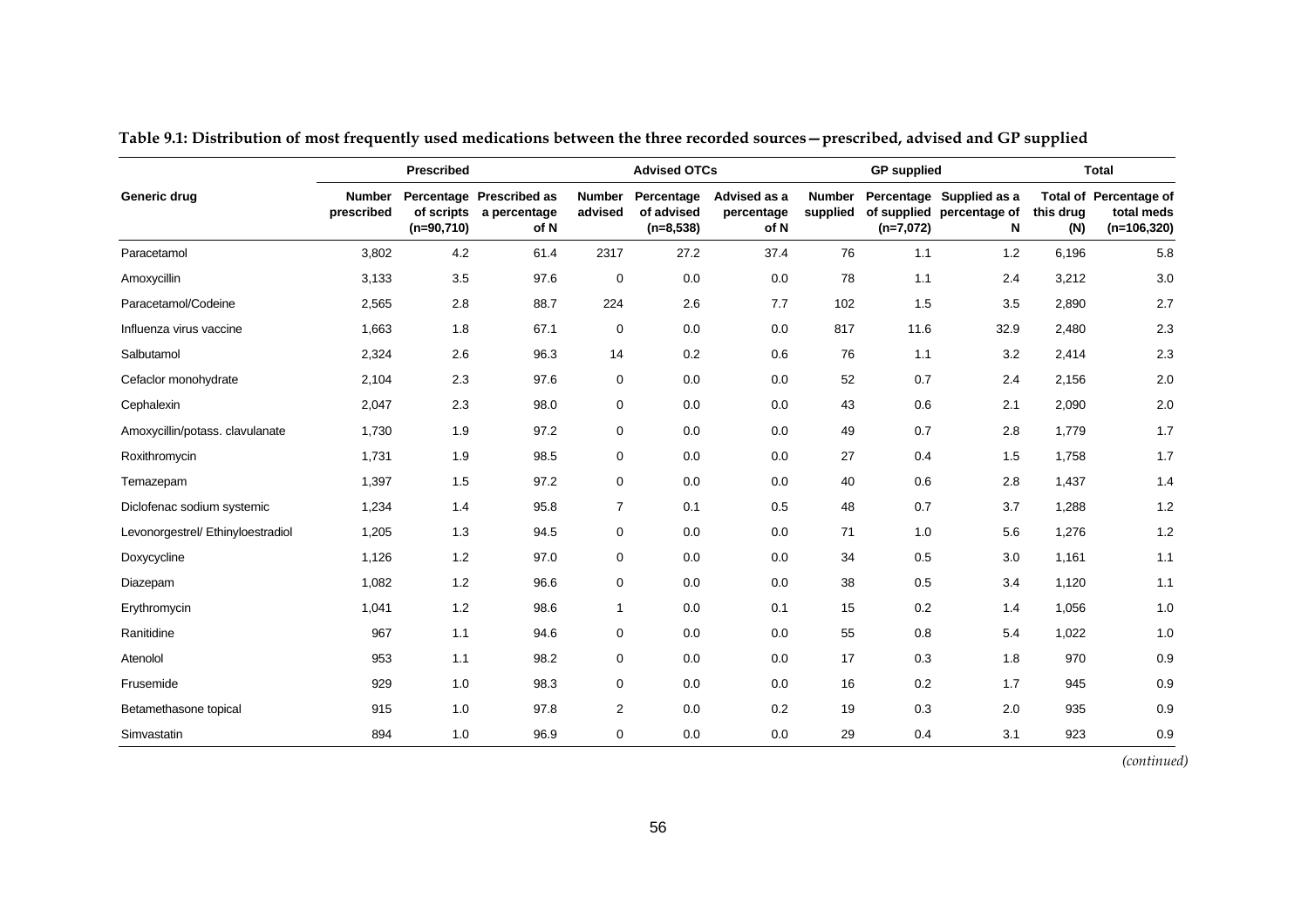|                     |                      | Prescribed                 |                                                  |                          | <b>Advised OTCs</b>                     |                                    |                           | <b>GP</b> suppied |                                                            |                  | Total                                                 |
|---------------------|----------------------|----------------------------|--------------------------------------------------|--------------------------|-----------------------------------------|------------------------------------|---------------------------|-------------------|------------------------------------------------------------|------------------|-------------------------------------------------------|
| Generic drug        | Number<br>prescribed | of scripts<br>$(n=90,710)$ | Percentage Prescribed as<br>a percentage<br>of N | <b>Number</b><br>advised | Percentage<br>of advised<br>$(n=8,538)$ | Advised as a<br>percentage<br>of N | <b>Number</b><br>supplied | $(n=7,072)$       | Percentage Supplied as a<br>of supplied percentage of<br>N | this drug<br>(N) | Total of Percentage of<br>total meds<br>$(n=106,320)$ |
| Chloramphenicol eye | 878                  | 1.0                        | 95.5                                             | $\mathbf 0$              | 0.0                                     | 0.0                                | 41                        | 0.6               | 4.5                                                        | 919              | 0.9                                                   |
| Aspirin             | 712                  | 0.8                        | 79.5                                             | 172                      | 2.0                                     | 19.2                               | 12                        | 0.2               | 1.4                                                        | 896              | 0.8                                                   |
| Naproxen            | 842                  | 0.9                        | 97.7                                             | 5                        | 0.1                                     | 0.6                                | 15                        | 0.2               | 1.8                                                        | 862              | 0.8                                                   |
| Prochlorperazine    | 720                  | 0.8                        | 88.2                                             |                          | 0.0                                     | 0.1                                | 95                        | 1.4               | 11.7                                                       | 816              | 0.8                                                   |
| Oxazepam            | 755                  | 0.8                        | 97.6                                             | 0                        | 0.0                                     | 0.0                                | 19                        | 0.3               | 2.5                                                        | 774              | 0.7                                                   |
| Amlodipine          | 724                  | 0.8                        | 97.1                                             | 0                        | 0.0                                     | 0.0                                | 21                        | 0.3               | 2.9                                                        | 746              | 0.7                                                   |
| Enalapril mal       | 717                  | 0.8                        | 98.1                                             | $\mathbf 0$              | 0.0                                     | 0.0                                | 14                        | 0.2               | 1.9                                                        | 731              | 0.7                                                   |
| Metoclopramide      | 595                  | 0.7                        | 81.5                                             | 0                        | 0.0                                     | 0.0                                | 135                       | 1.9               | 18.5                                                       | 730              | 0.7                                                   |
| Ibuprofen           | 485                  | 0.5                        | 67.5                                             | 209                      | 2.5                                     | 29.1                               | 25                        | 0.4               | 3.4                                                        | 718              | 0.7                                                   |
| Piroxicam oral      | 593                  | 0.7                        | 84.4                                             | 4                        | 0.1                                     | 0.6                                | 106                       | 1.5               | 15.1                                                       | 702              | 0.7                                                   |

**Table 9.1 (continued): Distribution of most frequently used medications between the three recorded sources– prescribed, advised and GP supplied**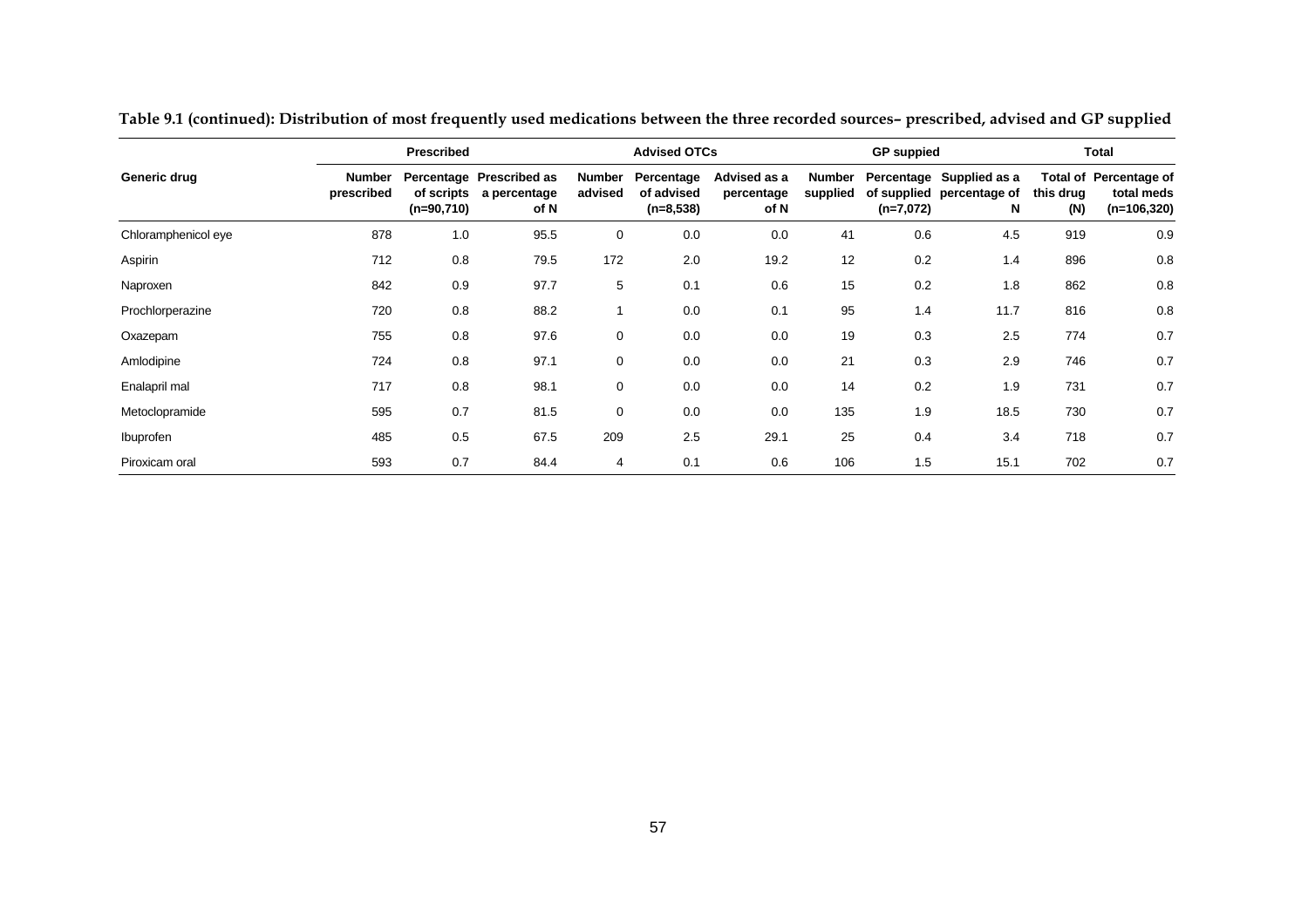## **9.2 The inter-relationship of a medication with other variables. Example: Cephalosporins**

Prescribing of cephalosporins by general practitioners has increased considerably since 1990–91, now being used at almost the same rate as broad spectrum penicillins. Figure 9.2 demonstrates the relationship between prescription or supply of cephalosporins by a GP and other variables collected in the survey. This example demonstrates the wealth of information which can be inter-related in studying medications used in general practice. On the chart solid arrows indicate a direct relationship and dotted arrows an indirect.



Indicates multiple ICPC-2 and ICPC-2 PLUS codes (see Appendix III).

(a) Except where otherwise specified results are presented as rates per 100 problems for which a cephalosporin was prescribed or supplied.

(b) Problems for which there was at least one prescription or GP supply of cephalosporins (N=4,283).

*Note:* Abbreviations: Encs –encounters, Probs – problems, Meds – medications prescribed or supplied by the GP.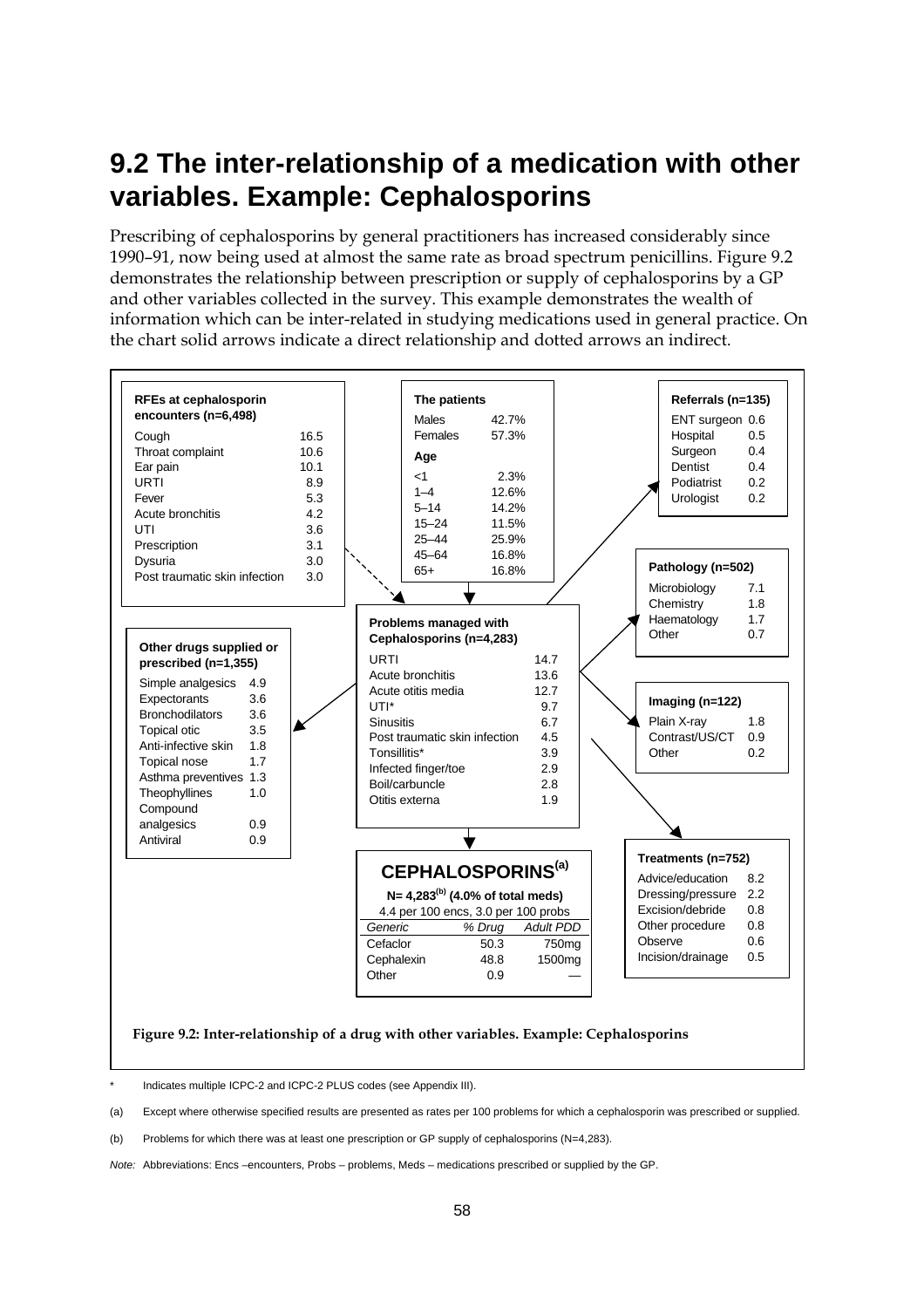#### *Rate of supply and source of drug*

Cephalosporins were given at a rate of 4.4 per 100 total GP encounters and at a rate of 3.0 per 100 total problems. Their prescribing rate was second only to broad spectrum penicillins amongst the major antibiotic groups (see Section 9.2.). While almost all the drugs were prescribed, 2.2% were supplied by the GP, presumably from sample starter packs. Cefaclor and cephalexin were given with almost identical frequency and together made up 99.1% of cephalosporins.

#### *Prescribed daily dose*

Prescribed daily doses (PDD) are reported as medians reflecting the most common prescribing regimes. Cefaclor had a median PDD of 750mg which accords with the recommended usual adult dose (MIMS Australia, 1999). Cephalexin had a median PDD of 1500mg which is 50% above the usual adult dose of 1000mg suggested in MIMS.

#### *Age and sex distribution of patients*

Patients between 1 and 24 years of age were over-represented in the population prescribed or supplied cephalosporins and those over 45 under-represented. This probably reflects the age groups in which the infections treated with cephalosporins by GPs occur. The gender distribution of the patients is similar to that of the general GP patient population.

#### *Reasons for encounter*

The patients most commonly described their reasons for encounter in terms of respiratory, ENT, urinary or skin infection or as general symptoms of infection such as fever.

#### *Problems managed*

Problem labels given by the GP reflected the same spectrum of disorders as the RFEs with 53.5% of common labels being related to respiratory or ENT infections. Urinary and skin infections were also relatively frequent.

#### *Other drugs supplied or prescribed*

Other drugs were supplied or prescribed at the same encounter and for the same problem for which cephalosporins were given on 1,355 occasions at a rate of 31.6 per 100 encounters. Their distribution reflects the spectrum of problems under management described above. Simple analgesics were commonly given as were respiratory drugs, particularly antiasthmatic drugs, although asthma was not frequently the problem under management.

#### *Other treatments*

Other treatments were less frequently utilised for problems managed with cephalosporins (17.6 per 100 problems) than in the total dataset (29.7 per 100 problems). They were divided between advice (principally regarding medication), dressings and minor surgery.

#### *Pathology and imaging*

Pathology was ordered at a rate of 11.7 per 100 problems managed with cephalosporins and consisted mainly of microbiology tests as might be expected. Imaging occurred much less frequently at a rate of 2.8 per 100 encounters compared with 3.7 for the total data.

#### *Referrals*

The patient was referred to other services for these problems infrequently (3.2 per 100 problems) compared with a rate of 7.7 for all problem contacts.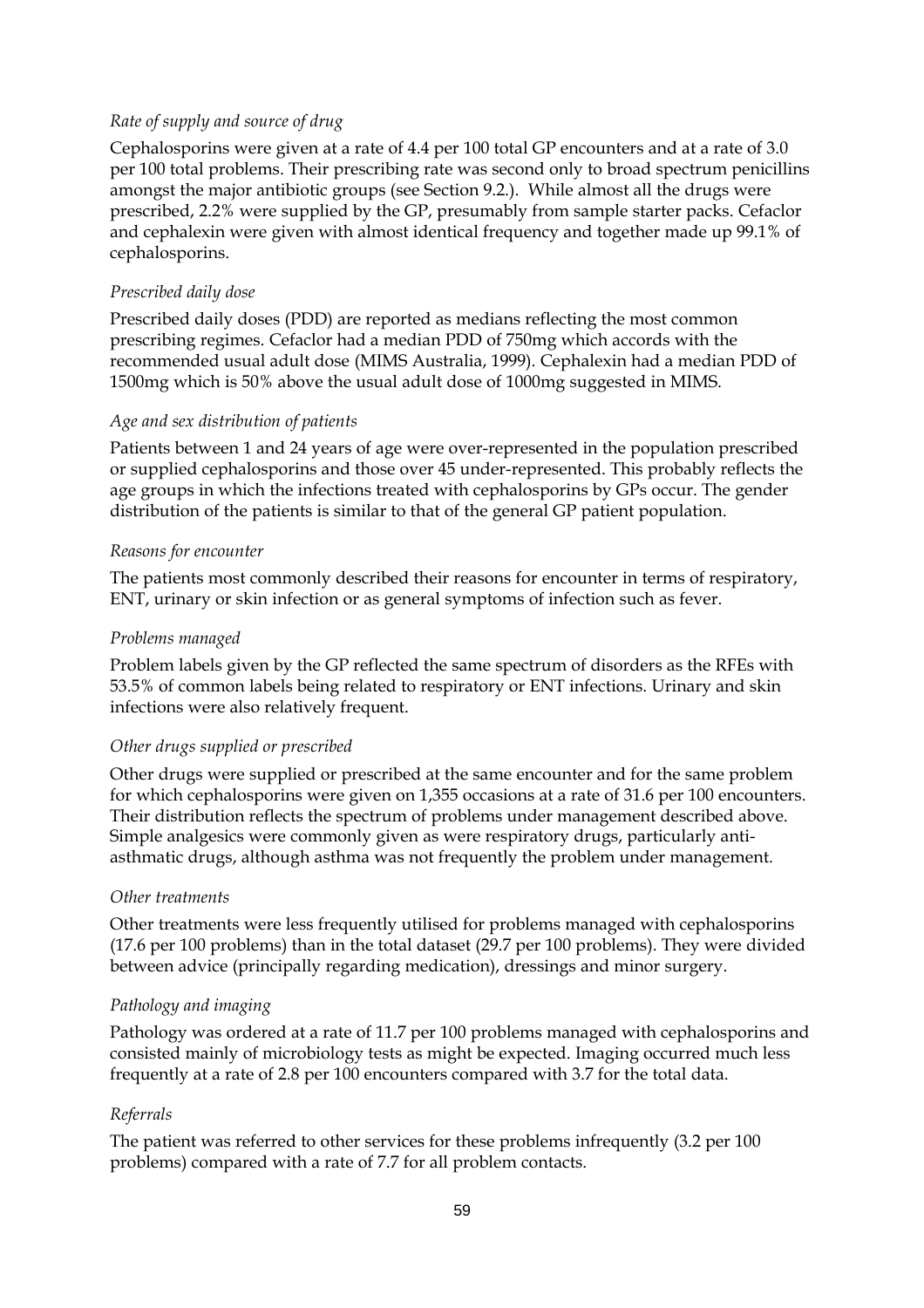## 9.3 Prescribed drugs

There were 90,710 prescriptions recorded, at a rate of 93.6 per 100 encounters and 64.4 per 100 problems managed. At least one script was recorded at 60% of encounters and for 51.3% of problems.

The survey form allowed GPs to record up to four medications for each of four problems. A maximum of 16 medications could be recorded at each encounter.

However no drugs were prescribed at 40% of encounters, one drug at 38.5% of encounters, two at 13.8% and three at 4.9%. Four or more drugs were prescribed at only 2.7% of encounters (Figure 9.3).

No prescription was given for almost half (48.7%) of all problems managed, one for 41.1%, two for 7.9% and three or more for only 2.3% (Figure 9.4).

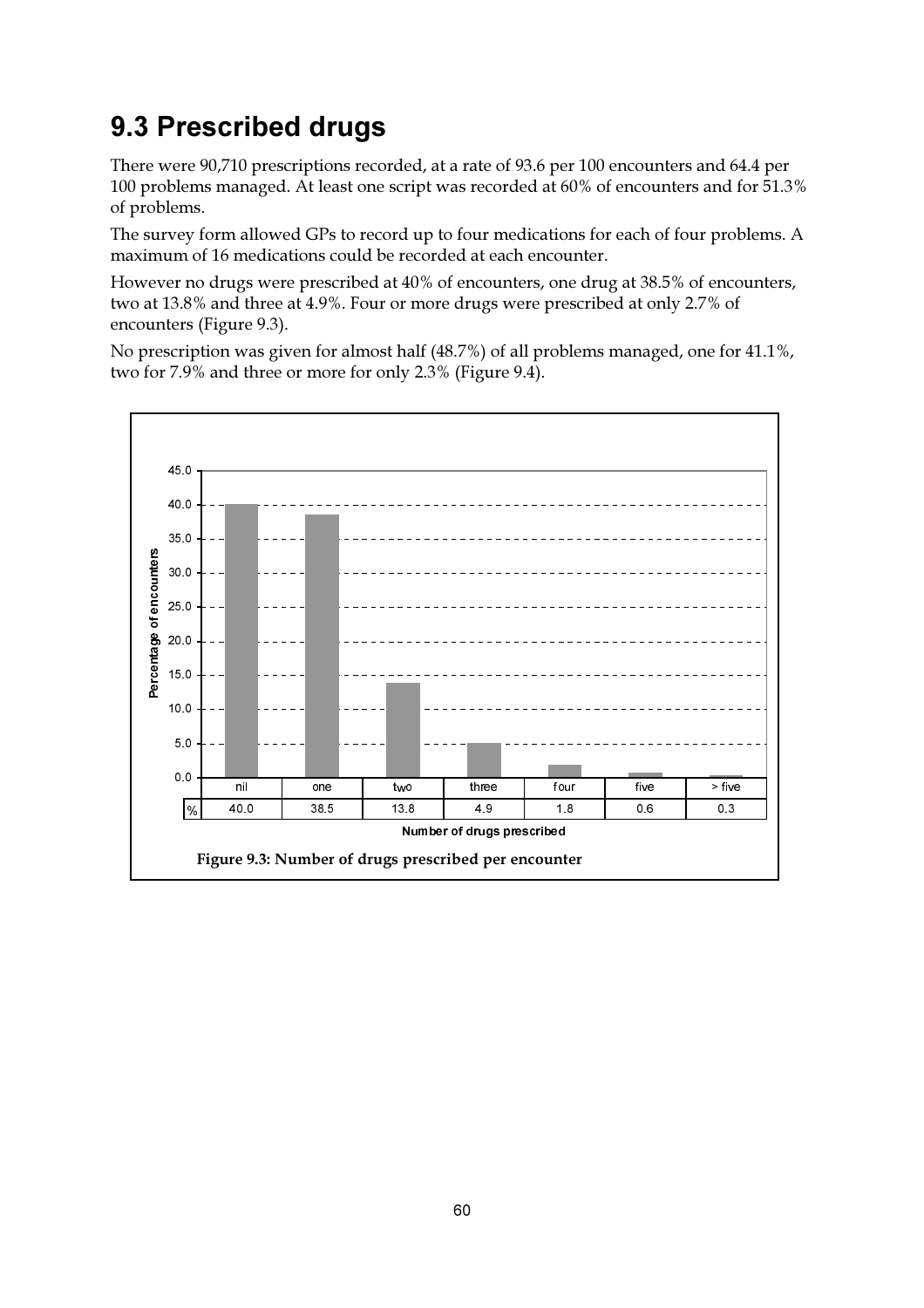

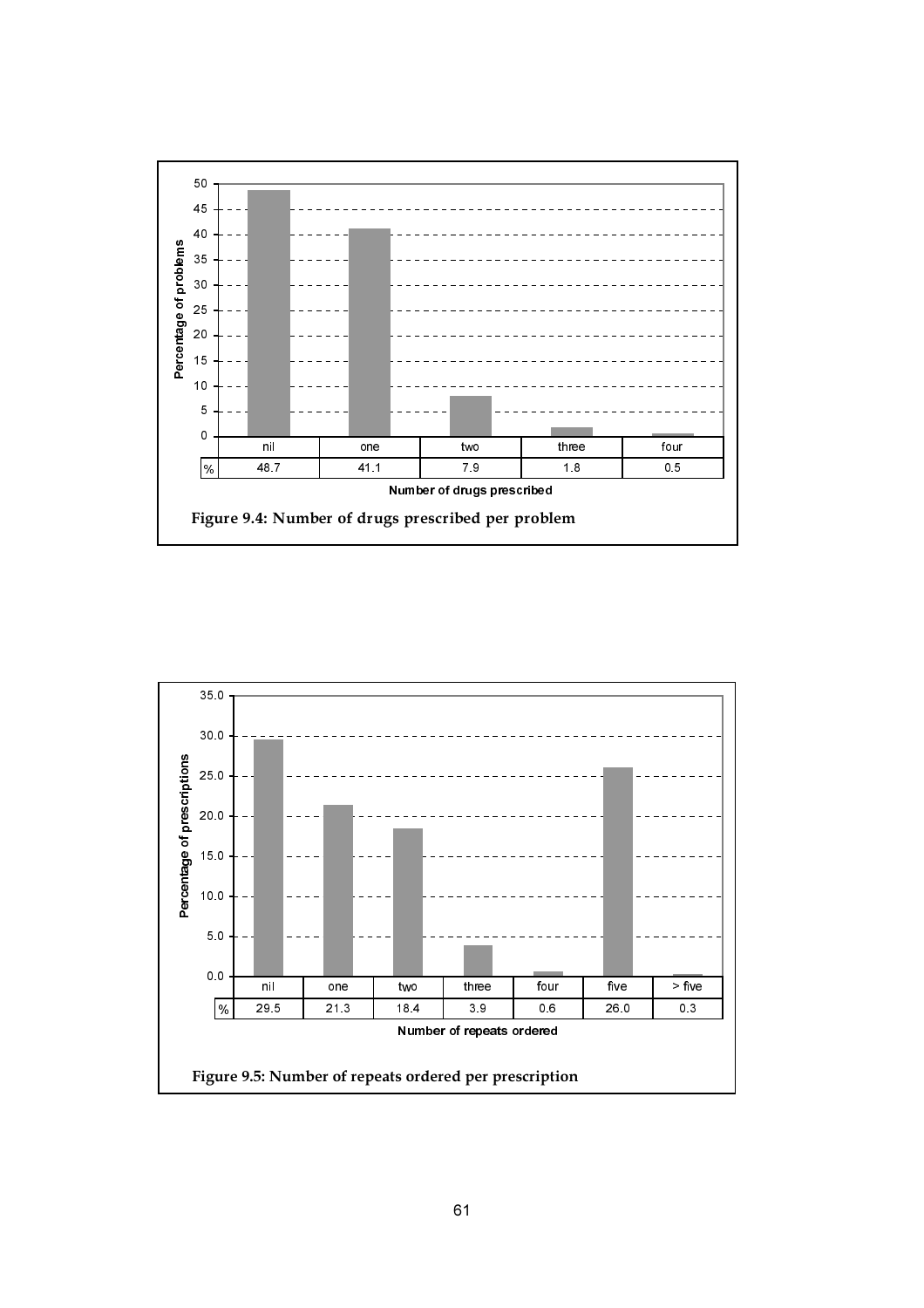GPs also recorded the number of repeat prescriptions ordered and these are presented in Figure 9.5 in categories from none to  $6+$  as a percentage of all prescriptions.

No repeats were ordered in nearly 30% of prescriptions, one or two in a further 40% and five in over a quarter. The total number of original prescriptions plus the repeats ordered amounted to 243,833 for the year. This extrapolates to approximately 244,000,000 orders by recognised GPs for drugs to be dispensed. However, in the 1998 calendar year only 106,532,082 dispensed prescriptions from recognised GPs were recorded in the PBS data (personal communication McManus, DHAC, from HIC data). While it could be expected that some prescriptions are not presented for dispensing, the non-redemption rates for prescriptions in overseas studies have varied between 5.2% in the UK (Beardon et al., 1993) and 13% in a more comparable health system in New Zealand (Gardner et al., 1996). These non-redemption rates are not sufficient to explain the difference. The main cause of this huge discrepancy appears to be the lack of recording in the PBS data of drugs that fall below the subsidy threshold. This suggests that PBS data should not be used alone to monitor significant areas of general practice therapeutic management.

### 9.3.1 Age-sex specific rates of prescribed drugs

Age-sex specific charts show the prescription rate per 100 encounters for all the male or female patients respectively in the age group under consideration. Figure 9.6 shows the welldescribed tendency for the number of prescriptions written at each encounter to rise with advancing age. Figure 9.7, however, demonstrates that the age based increase almost disappears if the prescription rate is related to problems. This suggests that the increased prescription rate in older patients is largely accounted for by the increased number of health problems to which they are subject.

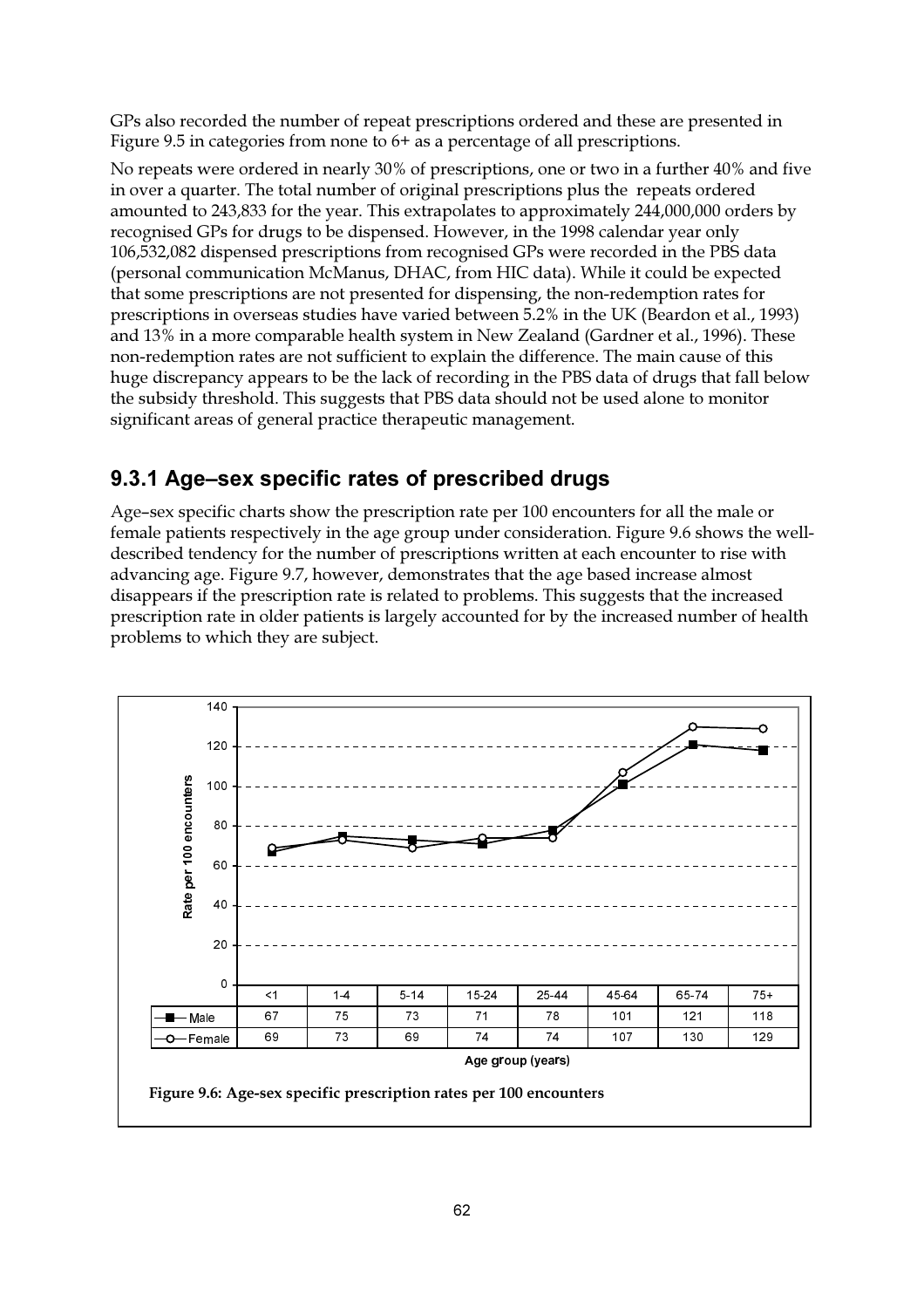

### **9.3.2 Types of drugs prescribed**

#### *Drugs prescribed by major groups*

The distribution of prescribed drugs by major groups is presented graphically in Figure 9.8.

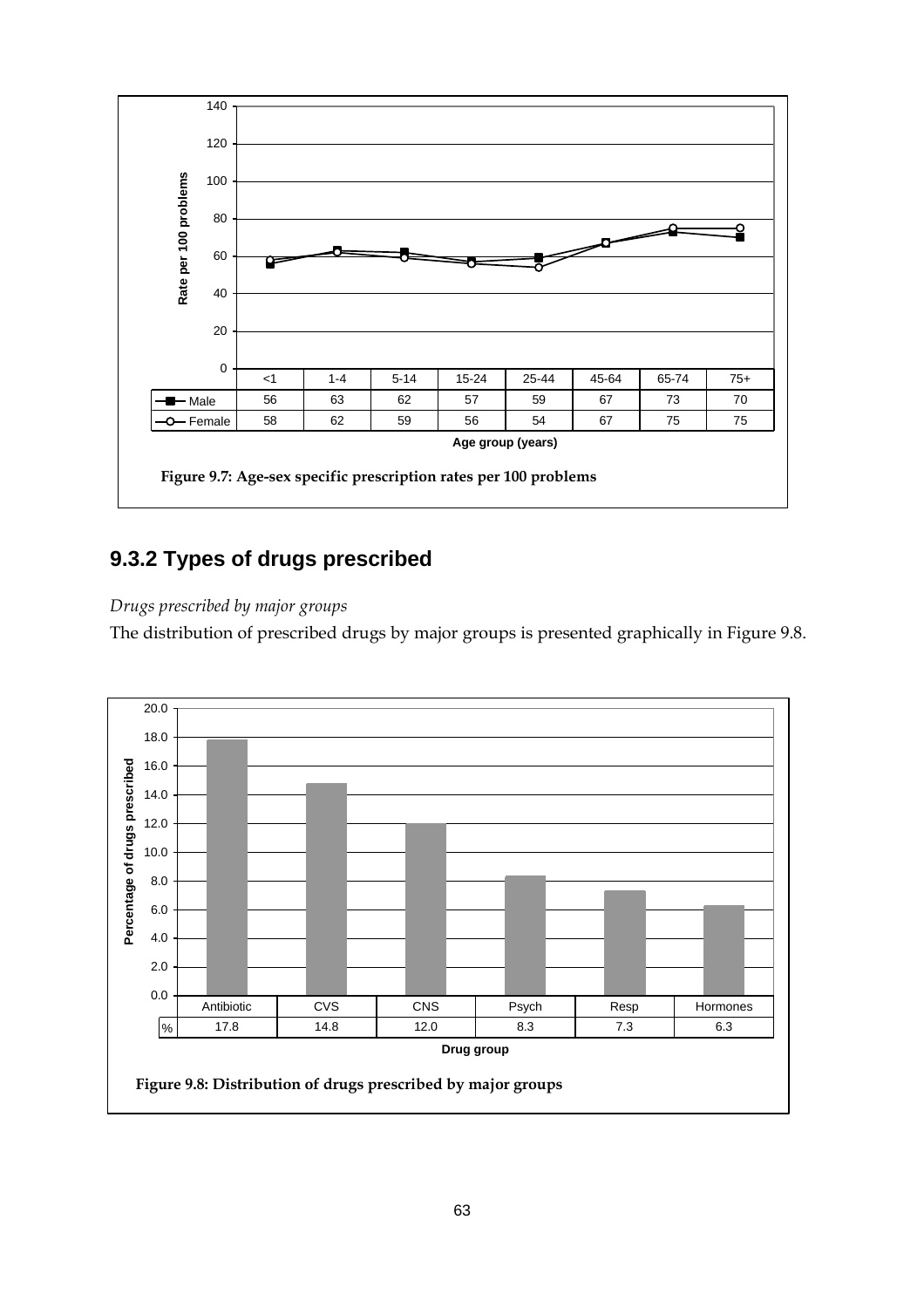**Antibiotics** were the most commonly prescribed group, representing 17.8% of all prescriptions. These were followed by **cardiovascular** drugs (14.8%), **CNS** (12.0%), **psychological** (8.3%), **respiratory** drugs (7.3%) and **hormones** (6.9%).

Table 9.2 shows the distribution of drugs commonly prescribed by group, sub-group and generic name in order of frequency. In the **antibiotic** sub-group it is notable that cephalosporins are now being prescribed at a rate of 4.3 per 100 encounters, almost the same rate as broad spectrum penicillins (5.0 per 100). Other antibiotics, including the macrolides, were prescribed at a rate of 3.5 per 100 encounters.

Within **cardiovascular** drugs**,** anti-hypertensives contributed more than half the prescriptions (7.2 per 100 encounters) followed by beta-blockers (1.7 per 100). Other CVS drugs, principally lipid lowering agents, contributed 2.1 prescriptions per 100 encounters.

Prescribed **CNS** drugs were mainly analgesics (9.1 per 100 encounters) and anti-emetics (1.4). Compound analgesics containing codeine continue to be a frequent choice.

**Psychological** drug prescribing was dominated by benzodiazepines and anti-depressants, while bronchodilators (3.7) and asthma preventives (2.2) made up the majority of **respiratory** drugs prescribed.

In other groups, NSAIDS/anti-rheumatoids were prescribed at a rate of 4.5, vaccines at a rate of 3.9, topical steroids at a rate of 2.8 and anti-ulcerants at a rate of 2.2 per 100 encounters

The wide range of drugs prescribed reflects the extensive variety of problems managed in general practice.

#### *Most frequently prescribed generic drugs*

The most frequently prescribed individual generic drugs are listed in Table 9.3. There has been a change in the distribution of the drugs since the AMTS survey in 1990–91 (Bridges-Webb et al. 1992). This is discussed in Chapter 13. Antibiotics were well represented in BEACH, with 6 of the top 10 drugs being from that group. Simple analgesics were very frequently prescribed, probably reflecting their prescription for health care card holders for whom prescription is a cheaper option than over the counter purchase. Influenza vaccine represented 1.8% of all prescriptions, presumably reflecting a patient and GP response to public health campaigns to increase immunisation levels in at-risk groups.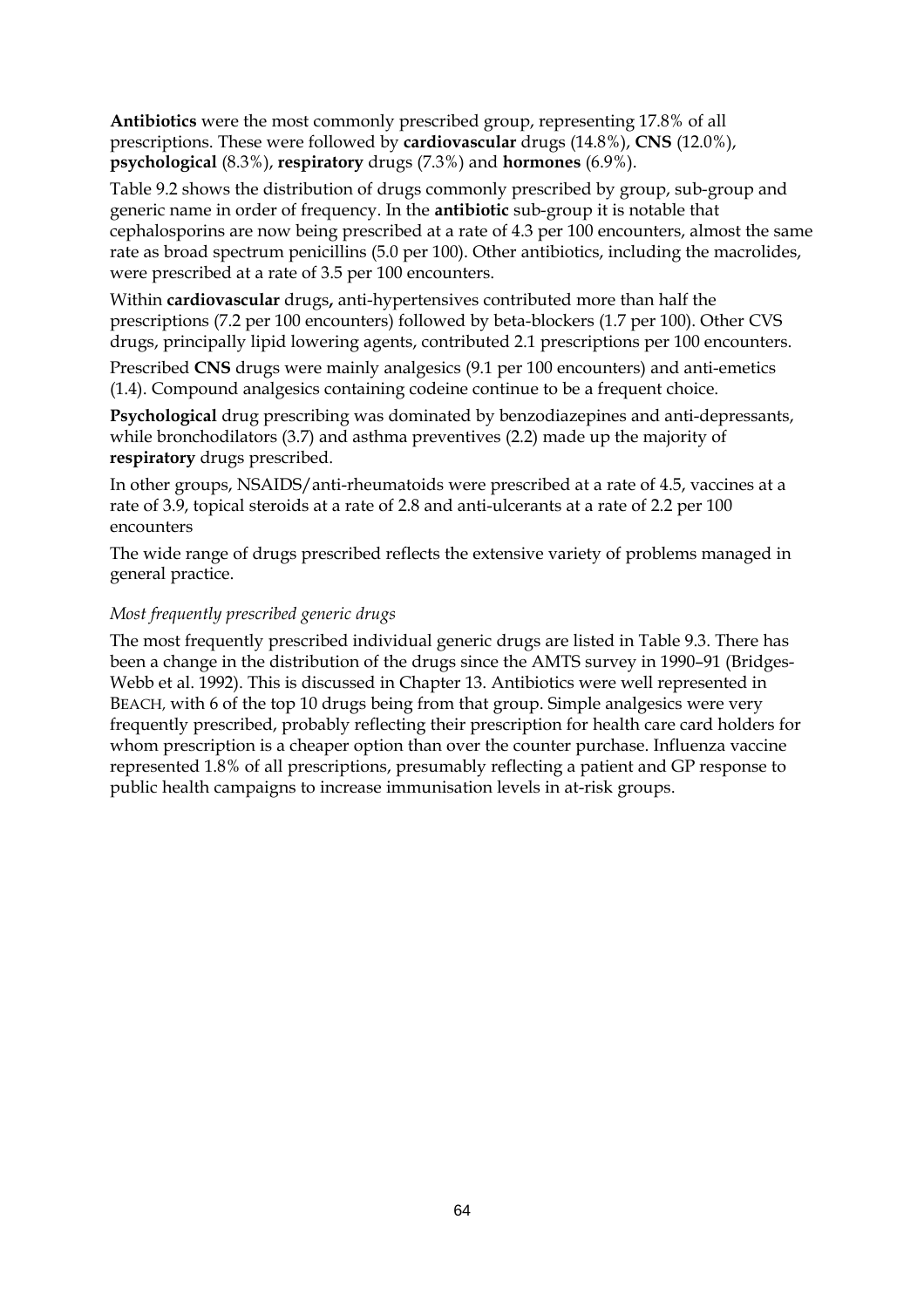| Group              | Sub-group                  | Generic                   | Number | Percentage<br>of scripts | Rate per<br>100 encs | 95% LCI | 95% UCI |
|--------------------|----------------------------|---------------------------|--------|--------------------------|----------------------|---------|---------|
| <b>Antibiotics</b> |                            |                           | 16,799 | 17.8                     | 17.3                 | 16.7    | 18.0    |
|                    | Penicillins                |                           | 1,431  | 1.5                      | 1.5                  | 1.3     | 1.7     |
|                    | Broad spectrum penicillins |                           | 4,871  | 5.0                      | 5.0                  | 4.7     | 5.4     |
|                    |                            | Amoxycillin               | 3,133  | 3.2                      | 3.2                  | 2.9     | 3.5     |
|                    |                            | Amoxycillin/ clavulanate  | 1,730  | 1.8                      | 1.8                  | 1.5     | 2.0     |
|                    | Cephalosporins             |                           | 4,190  | 4.3                      | 4.3                  | 4.0     | 4.7     |
|                    |                            | Cefaclor monohydrate      | 2,104  | 2.1                      | 2.2                  | 1.8     | 2.6     |
|                    |                            | Cephalexin                | 2,047  | 2.2                      | 2.1                  | 1.9     | 2.4     |
|                    | Tetracycline               |                           | 1,386  | 1.5                      | 1.4                  | 1.2     | 1.6     |
|                    |                            | Doxycycline               | 1,126  | 1.3                      | 1.2                  | 1.0     | 1.3     |
|                    | Sulphonamides              | Cotrimoxazole             | 554    | 0.6                      | 0.6                  | 0.3     | 0.9     |
|                    | Other antibiotics          |                           | 3,368  | 3.7                      | 3.5                  | 3.2     | 3.7     |
|                    |                            | Roxithromycin             | 1,731  | 1.9                      | 1.8                  | 1.5     | 2.0     |
|                    |                            | Erythromycin              | 1,041  | 1.1                      | 1.1                  | 0.8     | $1.3$   |
|                    | Antiviral agents           |                           | 805    | 1.0                      | 0.8                  | 0.5     | 1.2     |
| Cardiovascular     |                            |                           | 13,253 | 14.8                     | 13.7                 | 12.9    | 14.5    |
|                    | Anti-hypertensives         |                           | 6,990  | 7.8                      | 7.2                  | 6.8     | 7.6     |
|                    |                            | Amlodipine                | 724    | 0.8                      | 0.7                  | 0.6     | 0.9     |
|                    |                            | Enalapril mal             | 717    | 0.8                      | 0.7                  | 0.6     | 0.9     |
|                    |                            | Indapamide                | 563    | 0.6                      | 0.6                  | 0.4     | 0.8     |
|                    |                            | Perindopril               | 556    | 0.6                      | 0.6                  | 0.4     | 0.7     |
|                    |                            | Felodipine                | 529    | 0.6                      | 0.5                  | 0.4     | 0.7     |
|                    |                            | Irbesartan                | 525    | 0.5                      | 0.5                  | 0.3     | 0.8     |
|                    |                            | Verapamil hydrochloride   | 502    | 0.6                      | 0.5                  | 0.4     | 0.7     |
|                    |                            | Lisinopril                | 457    | 0.5                      | 0.5                  | 0.3     | 0.7     |
|                    | Anti-angina                |                           | 1,421  | 1.6                      | 1.5                  | 1.3     | 1.7     |
|                    |                            | GTN (glyceryl trinitrate) | 441    | 0.5                      | 0.5                  | 0.3     | $0.6\,$ |
|                    | Cardiac glycosides         |                           | 544    | $0.6\,$                  | 0.6                  | 0.4     | $0.7\,$ |
|                    |                            | Digoxin                   | 543    | 0.6                      | 0.6                  | 0.4     | 0.7     |
|                    | Beta-blockers              |                           | 1,680  | 1.9                      | 1.7                  | 1.6     | 1.9     |
|                    |                            | Atenolol                  | 953    | 1.1                      | 1.0                  | 0.8     | 1.1     |
|                    | Other CVS drugs            |                           | 2,009  | 2.2                      | 2.1                  | 1.9     | 2.3     |
|                    |                            | Simvastatin               | 894    | 1.0                      | 0.9                  | 0.8     | 1.1     |
|                    |                            | Atorvastatin              | 549    | 0.6                      | 0.6                  | 0.4     | 0.8     |

### **Table 9.2: Distribution of drugs prescribed by group, sub-group, generic drug**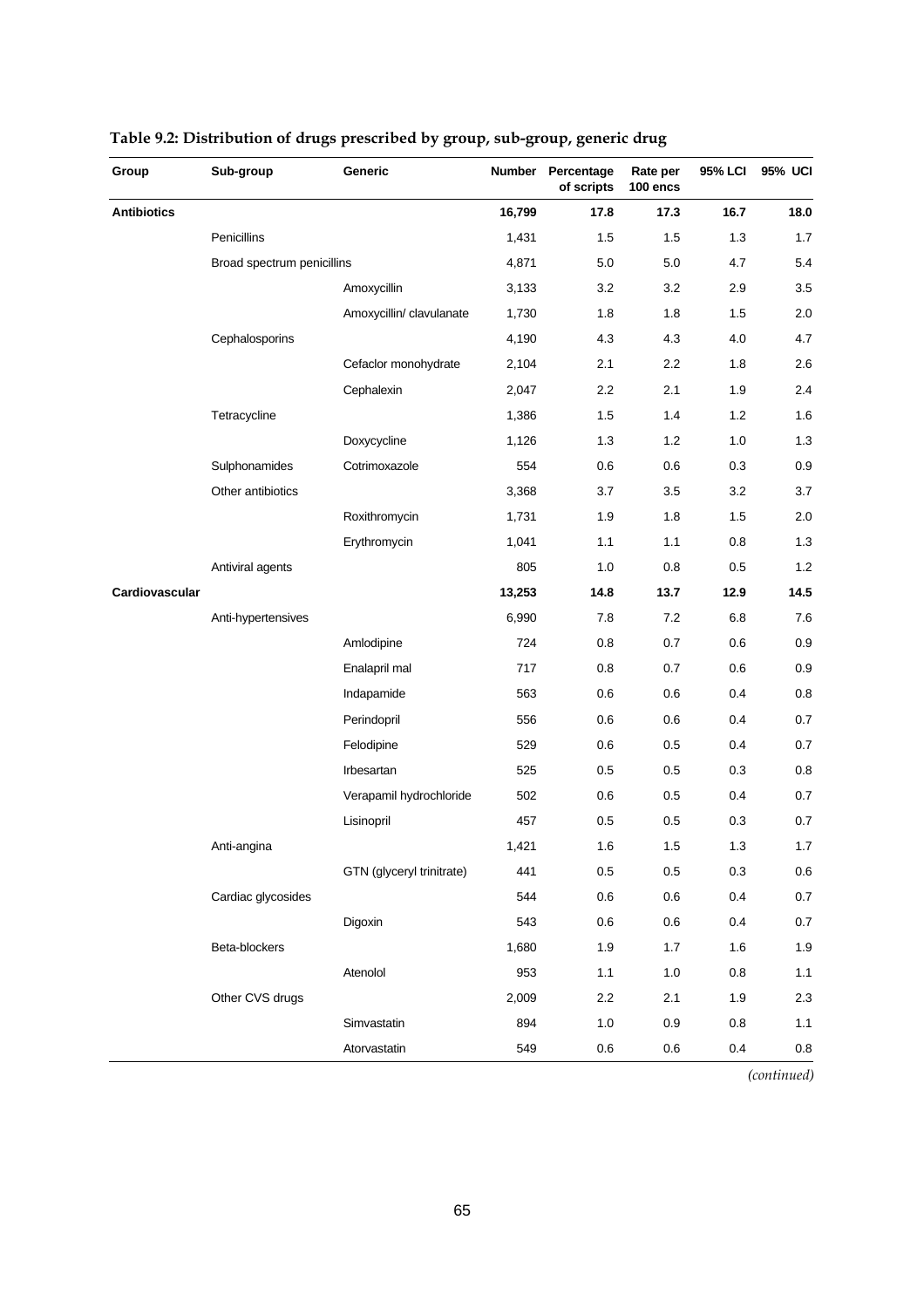| Group              | Sub-group               | Generic             | Number | Percentage<br>of scripts | Rate per<br>100 encs | 95% LCI | 95% UCI        |
|--------------------|-------------------------|---------------------|--------|--------------------------|----------------------|---------|----------------|
| <b>CNS</b>         |                         |                     | 11,011 | 12.0                     | 11.4                 | 10.8    | 11.9           |
|                    | Simple analgesics       |                     | 4,581  | 5.0                      | 4.7                  | 4.4     | 5.1            |
|                    |                         | Paracetamol         | 3,802  | 4.1                      | 3.9                  | 3.6     | 4.3            |
|                    |                         | Aspirin             | 712    | 0.8                      | 0.7                  | 0.6     | 0.9            |
|                    | Narcotic analgesics     |                     | 1,069  | 1.2                      | 1.1                  | 0.6     | 1.6            |
|                    | Compound analgesics     |                     | 3,213  | 3.4                      | 3.3                  | 3.1     | 3.6            |
|                    |                         | Paracetamol/Codeine | 2,565  | 2.7                      | 2.6                  | 2.4     | 2.9            |
|                    | Anti-convulsants        |                     | 559    | 0.6                      | 0.6                  | 0.4     | 0.8            |
|                    | Anti-emetic/anti-nausea |                     | 1,398  | 1.5                      | 1.4                  | 1.3     | 1.6            |
|                    |                         | Prochlorperazine    | 720    | 0.8                      | 0.7                  | 0.6     | 0.9            |
|                    |                         | Metoclopramide      | 595    | 0.7                      | 0.6                  | 0.4     | 0.8            |
| Psychological      |                         |                     | 7,322  | 8.3                      | 7.6                  | 7.2     | 7.9            |
|                    | Sedative hypnotics      |                     | 1,902  | 2.2                      | 2                    | 1.8     | 2.2            |
|                    |                         | Temazepam           | 1,397  | 1.6                      | 1.4                  | 1.3     | 1.6            |
|                    | Anti anxiety            |                     | 2,025  | 2.3                      | 2.1                  | 1.9     | 2.3            |
|                    |                         | Diazepam            | 1,082  | 1.3                      | 1.1                  | 0.9     | 1.3            |
|                    |                         | Oxazepam            | 755    | 0.9                      | 0.8                  | 0.6     | 0.9            |
|                    | Phenothiazines          |                     | 584    | 0.7                      | 0.6                  | 0.4     | 0.8            |
|                    | Anti-depressants        |                     | 2,806  | 3.2                      | 2.9                  | 2.7     | 3.1            |
|                    |                         | Sertraline          | 503    | 0.6                      | 0.5                  | 0.4     | 0.7            |
| <b>Respiratory</b> |                         |                     | 6,726  | 7.3                      | 6.9                  | 6.5     | 7.3            |
|                    | <b>Bronchodilators</b>  |                     | 3,625  | 3.9                      | 3.7                  | 3.5     | $\overline{4}$ |
|                    |                         | Salbutamol          | 2,324  | 2.5                      | 2.4                  | 2.2     | 2.6            |
|                    |                         | Terbutaline         | 657    | 0.7                      | 0.7                  | 0.5     | 0.9            |
|                    |                         | Ipratropium inhaled | 630    | 0.7                      | 0.6                  | 0.5     | 0.8            |
|                    | Asthma preventives      |                     | 2,159  | 2.4                      | 2.2                  | 2.1     | 2.4            |
|                    |                         | <b>Budesonide</b>   | 680    | 0.8                      | 0.7                  | 0.6     | 0.8            |
|                    |                         | Beclomethasone      | 680    | 0.7                      | 0.7                  | 0.5     | 0.9            |

### **Table 9.2 (continued): Distribution of prescribed drugs by group, sub-group, generic drug**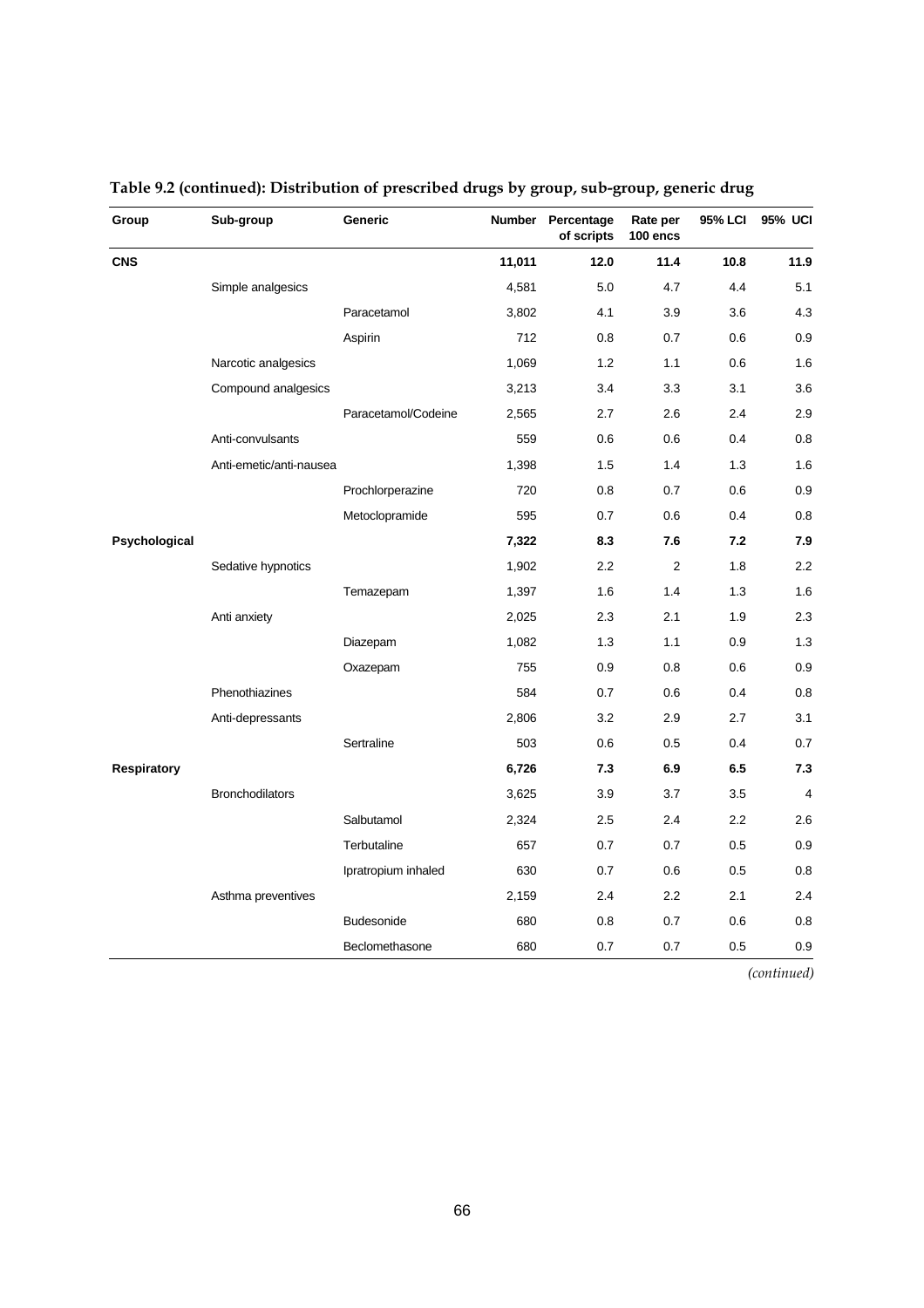| Group              | Sub-group               | <b>Generic</b>          | Number | Percentage<br>of scripts | Rate per<br>100 encs | <b>95% LCI</b> | 95% UCI |
|--------------------|-------------------------|-------------------------|--------|--------------------------|----------------------|----------------|---------|
| <b>Hormones</b>    |                         |                         | 5,650  | 6.3                      | 5.8                  | 5.5            | 6.1     |
|                    | Sex hormones            |                         | 2,150  | 2.5                      | 2.2                  | $\overline{2}$ | 2.4     |
|                    |                         | Medroxyprogesterone     | 557    | 0.6                      | 0.6                  | 0.4            | 0.7     |
|                    | Corticosteroids         |                         | 1,206  | 1.4                      | 1.2                  | 1.1            | 1.4     |
|                    |                         | Prednisolone            | 511    | 0.6                      | 0.5                  | 0.3            | 0.7     |
|                    | Hypoglycaemics          |                         | 1,736  | 1.8                      | 1.8                  | 1.5            | 2.0     |
|                    |                         | Metformin               | 670    | 0.7                      | 0.7                  | 0.5            | 0.9     |
|                    | Other hormones          |                         | 554    | 0.6                      | 0.6                  | 0.4            | 0.7     |
|                    |                         | Thyroxine               | 451    | 0.5                      | 0.5                  | 0.3            | 0.6     |
| Musculoskeletal    |                         |                         | 5,485  | 5.9                      | 5.7                  | 5.4            | 6.0     |
|                    | NSAID/anti-rheumatoid   |                         | 4,349  | 4.7                      | 4.5                  | 4.2            | 4.7     |
|                    |                         | Diclofenac systemic     | 1,234  | 1.3                      | 1.3                  | 1.1            | 1.5     |
|                    |                         | Naproxen                | 842    | 0.9                      | 0.9                  | 0.7            | 1.1     |
|                    |                         | Piroxicam oral          | 593    | 0.7                      | 0.6                  | 0.4            | 0.8     |
|                    |                         | Ibuprofen               | 485    | 0.5                      | 0.5                  | 0.2            | 0.8     |
|                    | Urosuric agents         |                         | 483    | 0.5                      | 0.5                  | 0.3            | 0.7     |
| Allergy,<br>immune |                         |                         | 4,693  | 5.4                      | 4.8                  | 4.3            | 5.4     |
|                    | Anti-histamines         |                         | 786    | 0.8                      | 0.8                  | 0.5            | 1.1     |
|                    | Vaccines                |                         | 3,817  | 4.5                      | 3.9                  | 3.3            | 4.6     |
|                    |                         | Influenza virus vaccine | 1,663  | 2.0                      | 1.7                  | 0.4            | 3.0     |
| <b>Skin</b>        |                         |                         | 4,329  | 4.8                      | 4.5                  | 4.2            | 4.7     |
|                    | Anti-infection skin     |                         | 946    | 1.1                      | 1.0                  | 0.8            | 1.1     |
|                    | <b>Topical steroids</b> |                         | 2,736  | 3.0                      | 2.8                  | 2.7            | 3.0     |
|                    |                         | Betamethasone topical   | 915    | 1.0                      | 0.9                  | 0.8            | 1.1     |
|                    |                         | Monetasone              | 560    | 0.6                      | 0.6                  | 0.4            | 0.8     |
|                    |                         | Hydrocortisone topical  | 468    | 0.5                      | 0.5                  | $0.3\,$        | $0.7\,$ |
|                    | Other skin              |                         | 624    | $0.7\,$                  | 0.6                  | $0.5\,$        | $0.8\,$ |
| <b>Digestive</b>   |                         |                         | 4,172  | 4.7                      | 4.3                  | 4.1            | 4.5     |
|                    | Anti-spasmodics         |                         | 440    | 0.5                      | 0.5                  | 0.3            | $0.6\,$ |
|                    | Anti-ulcerants          |                         | 2,148  | 2.4                      | $2.2\,$              | 2.1            | 2.4     |
|                    |                         | Ranitidine              | 967    | 1.1                      | $1.0$                | 0.9            | 1.1     |
|                    | Anti-diarrhoeals        |                         | 614    | 0.7                      | $0.6\,$              | $0.5\,$        | 0.8     |

### **Table 9.2 (continued): Distribution of prescribed drugs by group, sub-group, generic drug**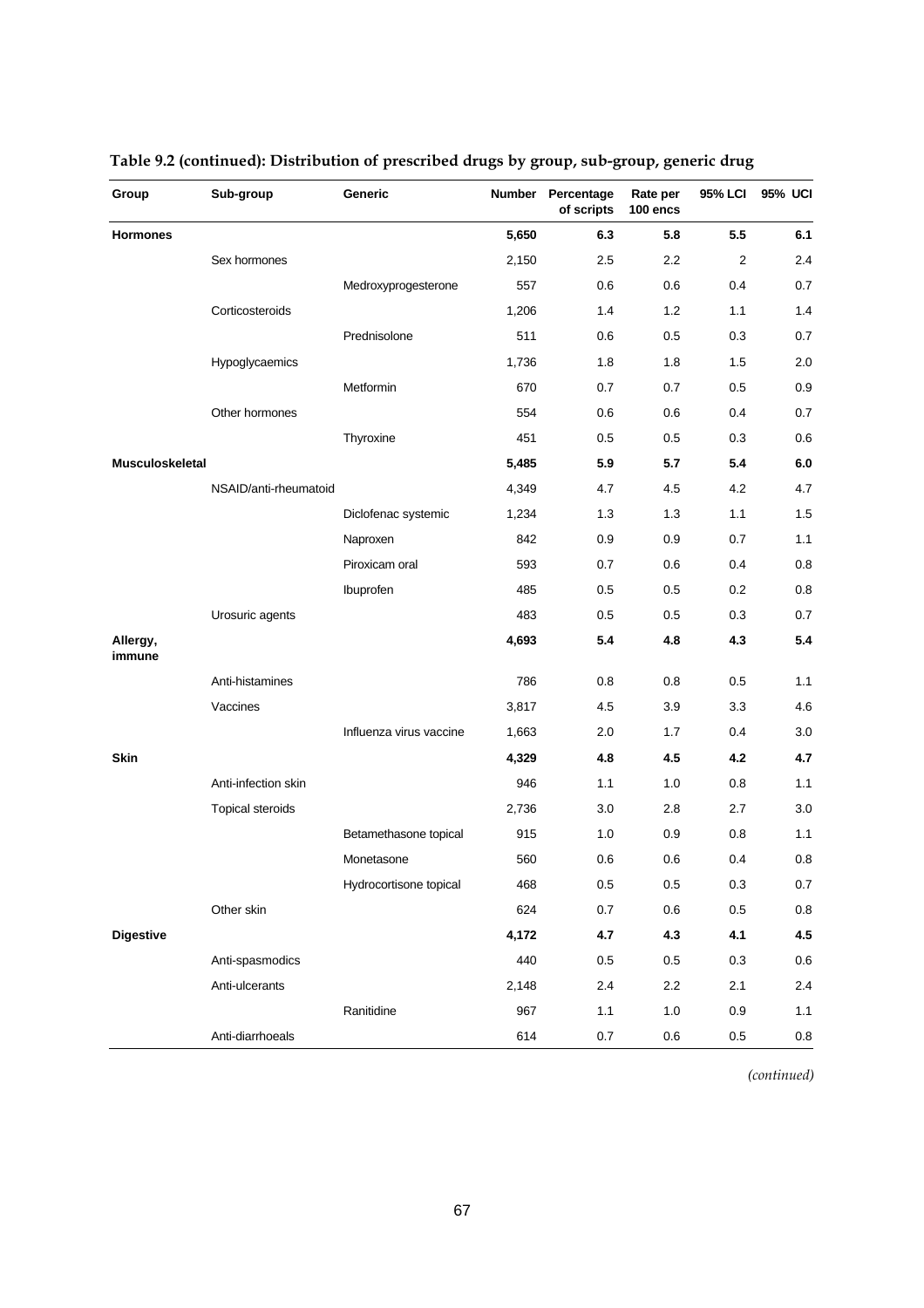| Group                   | Sub-group           | <b>Generic</b>                  | <b>Number</b> | Percentage<br>of scripts | Rate per<br>100 encs | <b>95% LCI</b> | <b>95% UCI</b> |
|-------------------------|---------------------|---------------------------------|---------------|--------------------------|----------------------|----------------|----------------|
| <b>Urogenital</b>       |                     |                                 | 2,133         | 2.5                      | 2.2                  | 2.0            | 2.4            |
|                         | <b>Diuretics</b>    |                                 | 1,639         | 1.9                      | 1.7                  | 1.5            | 1.9            |
|                         |                     | Frusemide (Furosemide)          | 929           | 1.1                      | 1.0                  | 0.8            | 1.1            |
| Ear, nose<br>topical    |                     |                                 | 2,232         | 2.4                      | 2.3                  | 2.1            | 2.5            |
|                         | <b>Topical otic</b> |                                 | 991           | 1.0                      | 1.0                  | 0.8            | 1.2            |
|                         |                     | Dexamethas /Framycetin          | 554           | 0.6                      | 0.6                  | 0.4            | 0.8            |
|                         | Topical nose        |                                 | 1,241         | 1.4                      | 1.3                  | 1.1            | 1.4            |
|                         |                     | Budesonide topical nasal        | 675           | 0.7                      | 0.7                  | 0.5            | 0.9            |
| <b>Contraceptives</b>   |                     |                                 | 1,611         | 1.8                      | 1.7                  | 1.5            | 1.8            |
|                         | Oral contraception  |                                 | 1,611         | 1.8                      | 1.7                  | 1.5            | 1.8            |
|                         |                     | Levonorgestrel/<br>Ethinyloestr | 1,205         | 1.3                      | 1.2                  | 1.1            | 1.4            |
| <b>Blood</b>            |                     |                                 | 1,530         | 1.7                      | 1.6                  | 1.4            | 1.8            |
|                         | Other blood         |                                 | 716           | 0.8                      | 0.7                  | 0.6            | 0.9            |
|                         |                     | Warfarin sodium                 | 664           | 0.8                      | 0.7                  | 0.5            | 0.9            |
| Eye<br>medications      |                     |                                 | 1,625         | 1.7                      | 1.7                  | 1.5            | 1.8            |
|                         | Anti-infectives     |                                 | 1,064         | 1.1                      | 1.1                  | 1.0            | 1.2            |
|                         |                     | Chloramphenicol eye             | 878           | 0.9                      | 0.9                  | 0.8            | 1.1            |
| Nutrition/<br>metabolic |                     |                                 | 1,179         | 1.4                      | 1.2                  | 1.1            | 1.4            |
|                         | Mineral tonic       |                                 | 634           | 0.7                      | 0.7                  | 0.5            | 0.8            |
| <b>Miscellaneous</b>    |                     |                                 | 448           | 0.5                      | 0.5                  | 0.0            | $1.2$          |

|  | Table 9.2 (continued): Distribution of prescribed drugs by group, sub-group, generic drug |  |  |
|--|-------------------------------------------------------------------------------------------|--|--|
|  |                                                                                           |  |  |

 *Note*: Abbreviations: Encs – encounters, Scripts – prescriptions, UCI – Upper confidence interval, LCI – Lower confidence interval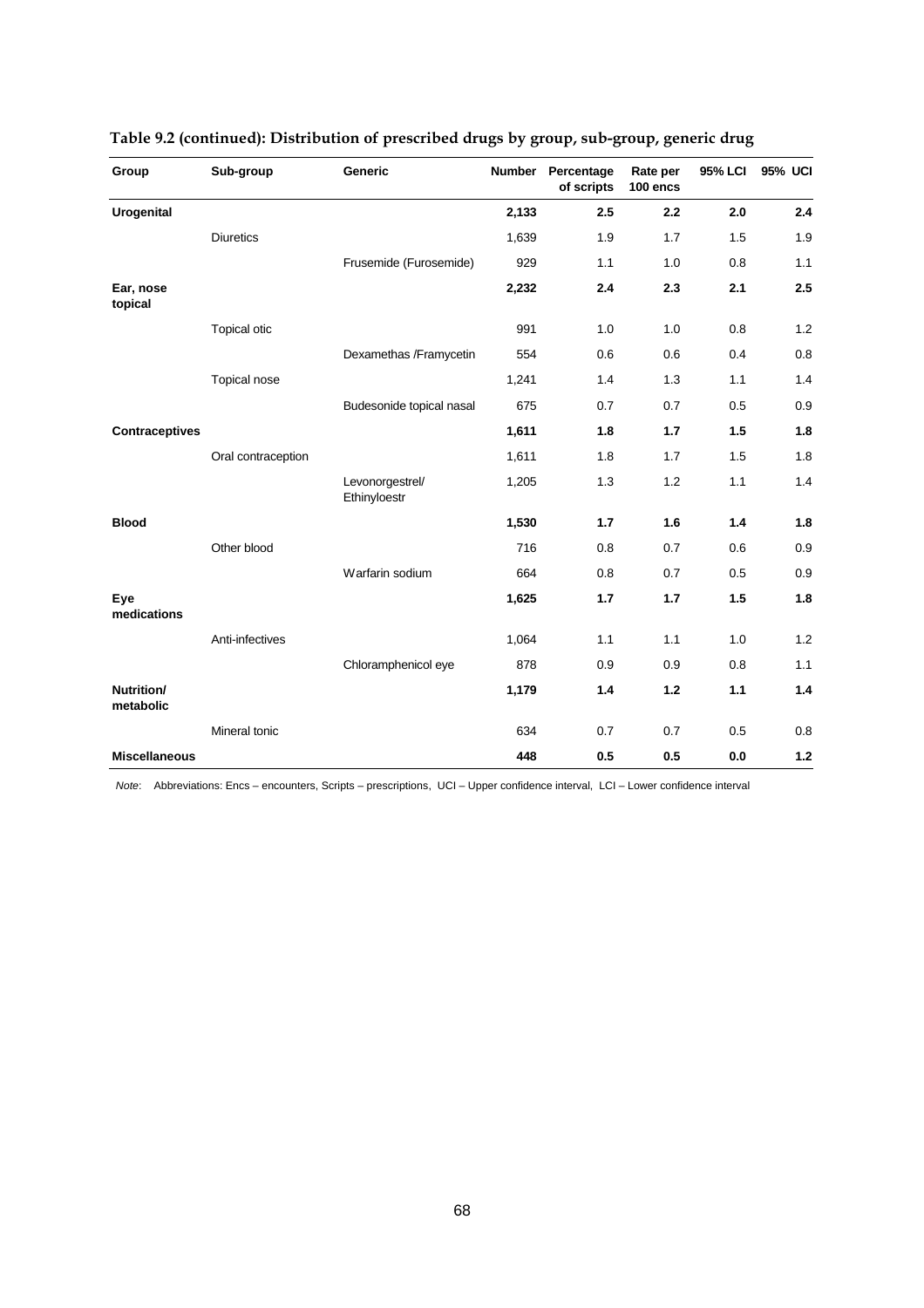|  |  | Table 9.3: Most frequently prescribed drugs |  |
|--|--|---------------------------------------------|--|
|  |  |                                             |  |

| Generic drug                     | <b>Number</b> | Percentage Rate per 100<br>of scripts | encs                 | 95% LCI              | <b>95% UCI</b> |
|----------------------------------|---------------|---------------------------------------|----------------------|----------------------|----------------|
| Paracetamol                      | 3,802         | 4.2                                   | 3.9                  | 3.6                  | 4.3            |
| Amoxycillin                      | 3,133         | 3.5                                   | 3.2                  | 2.9                  | 3.5            |
| Paracetamol/Codeine              | 2,565         | 2.8                                   | 2.7                  | 2.4                  | 2.9            |
| Salbutamol                       | 2,324         | 2.6                                   | 2.4                  | $2.2\,$              | 2.6            |
| Cefaclor monohydrate             | 2,104         | 2.3                                   | 2.2                  | 1.8                  | 2.6            |
| Cephalexin                       | 2,047         | 2.3                                   | 2.1                  | 1.9                  | 2.4            |
| Roxithromycin                    | 1,731         | 1.9                                   | 1.8                  | 1.5                  | 2.0            |
| Amoxycillin/potass.clavulanate   | 1,730         | 1.9                                   | 1.8                  | 1.5                  | 2.0            |
| Influenza virus vaccine          | 1,663         | 1.8                                   | 1.7                  | 0.4                  | 3.0            |
| Temazepam                        | 1,397         | 1.5                                   | 1.4                  | 1.3                  | 1.6            |
| Diclofenac sodium systemic       | 1,234         | 1.4                                   | 1.3                  | 1.1                  | 1.5            |
| Levonorgestrel/Ethinyloestradiol | 1,205         | 1.3                                   | 1.2                  | 1.1                  | 1.4            |
| Doxycycline hcl                  | 1,126         | 1.2                                   | 1.2                  | 1.0                  | 1.3            |
| Diazepam                         | 1,082         | 1.2                                   | 1.1                  | 0.9                  | 1.3            |
| Erythromycin                     | 1,041         | 1.2                                   | 1.1                  | 0.8                  | 1.3            |
| Ranitidine                       | 967           | 1.1                                   | 1.0                  | 0.9                  | 1.1            |
| Atenolol                         | 953           | 1.1                                   | 1.0                  | 0.8                  | 1.1            |
| Frusemide (Furosemide)           | 929           | 1.0                                   | 1.0                  | 0.8                  | 1.1            |
| Betamethasone topical            | 915           | 1.0                                   | 0.9                  | 0.8                  | 1.1            |
| Simvastatin                      | 894           | 1.0                                   | 0.9                  | 0.8                  | 1.1            |
| Chloramphenicol eye              | 878           | 1.0                                   | 0.9                  | 0.8                  | 1.1            |
| Naproxen                         | 842           | 0.9                                   | 0.9                  | 0.7                  | 1.1            |
| Oxazepam                         | 755           | 0.8                                   | 0.8                  | 0.6                  | 0.9            |
| Amlodipine                       | 724           | 0.8                                   | 0.8                  | 0.6                  | 0.9            |
| Prochlorperazine                 | 720           | 0.8                                   | 0.7                  | 0.6                  | 0.9            |
| Enalapril mal                    | 717           | 0.8                                   | 0.7                  | 0.6                  | 0.9            |
| Aspirin                          | 712           | 0.8                                   | $0.7\,$              | 0.6                  | 0.9            |
| <b>Budesonide</b>                | 680           | 0.8                                   | 0.7                  | 0.6                  | 0.8            |
| Beclomethasone                   | 680           | 0.8                                   | 0.7                  | 0.5                  | 0.9            |
| Budesonide topical nasal         | 675           | 0.8                                   | 0.7                  | 0.5                  | 0.9            |
| Subtotal                         | 40,226        | 44.4                                  | $\ddot{\phantom{0}}$ | $\ddot{\phantom{0}}$ | $\sim$         |
| <b>Total prescribed</b>          | 90,710        | 100                                   | 93.6                 | 91.2                 | 96.1           |

*Note:* Abbreviations: Scripts – prescriptions, encs – encounters, UCI – Upper confidence interval, LCI – Lower confidence interval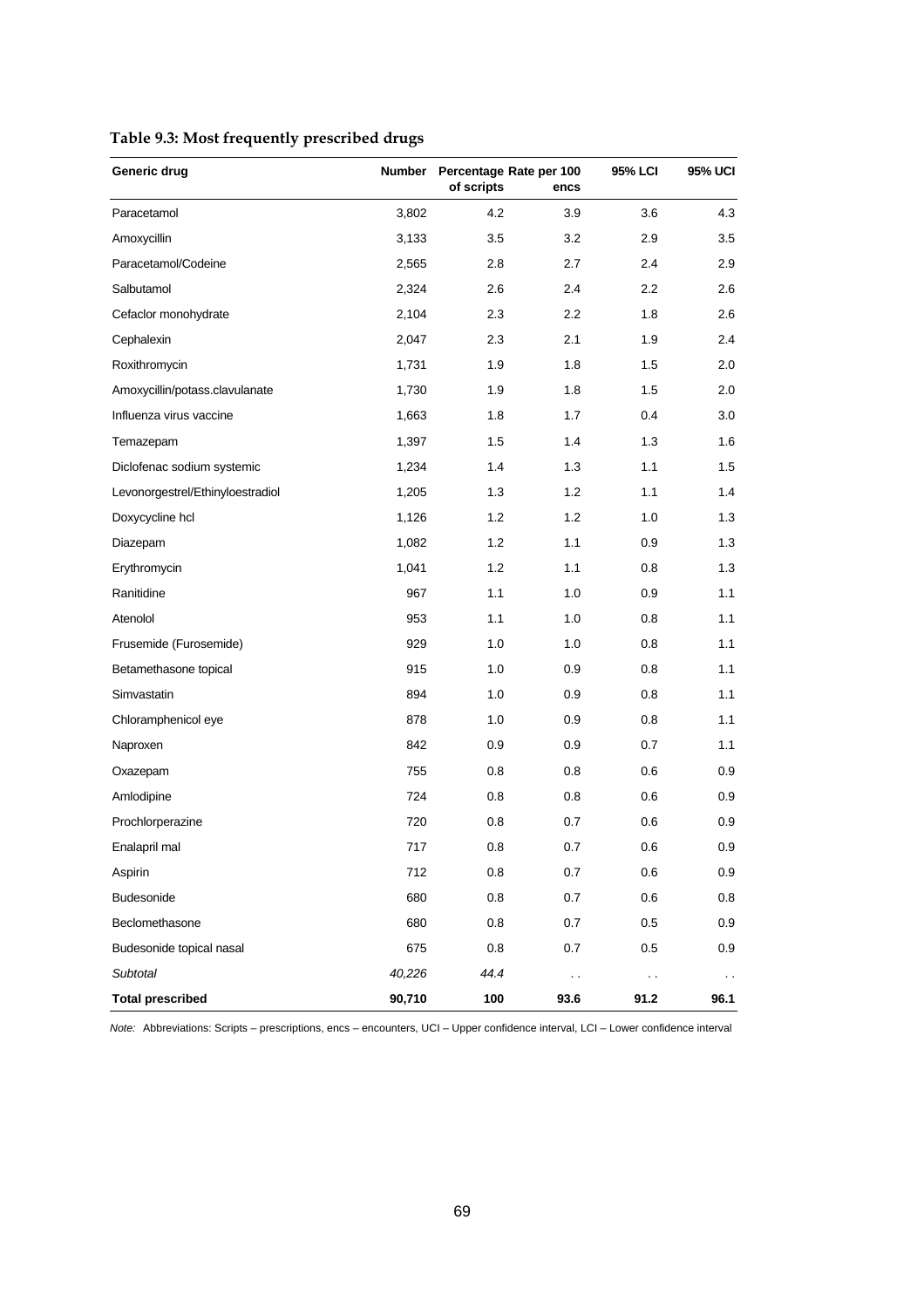### **9.3.3 Distribution of drugs prescribed by ATC drug group**

Table 9.4 shows the distribution of prescribed drugs using the WHO Anatomical, Therapeutic, Chemical classification (ATC) (WHO Collaborating Centre for Drug Statistics Methodology 1998) as an alternative method of grouping. This allows comparison with other data classified in ATC such as that produced by the Health Insurance Commission. With this classification analgesics were the most frequently prescribed group, followed by penicillins and NSAIDs. Other beta-lactam antibacterials, principally cephalosporins, were fourth, followed by ACE inhibitors.

Even when using the same classification, comparison with PBS data is difficult as the PBS records drugs dispensed rather than prescribed and only records those whose price is above the subsidy threshold. For example, the two commonly prescribed cephalosporins discussed earlier fall below the threshold and are not recorded by the PBS for non health care card holders. The threshold for HCC holders is lower and the cephalosporins dispensed for them would be recorded. However the age distribution of the problems for which cephalosporins are used means that the number who are HCC holders is likely to be much less than the general GP patient population. Therefore the number of cephalosporins prescriptions recorded as dispensed in the PBS data is likely to be much lower than actual dispensing. Community pharmacy surveys and sales data may pick up the difference but cannot separate the prescriptions of general practitioners from those of other practitioners.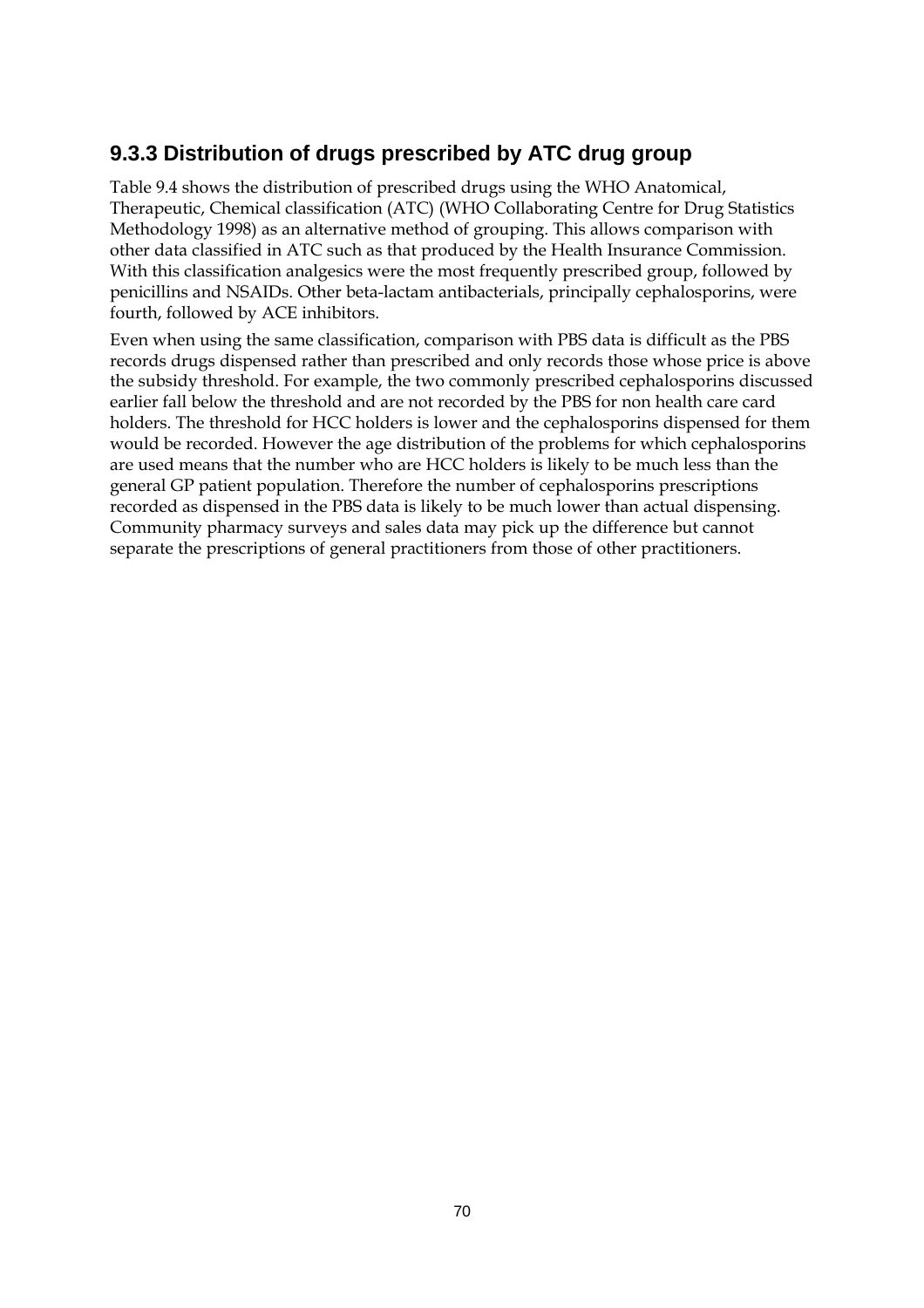| ATC drug group                                                     | <b>Number</b> | Percentage<br>of scripts | Rate per 100<br>encs | 95% LCI       | 95% UCI          |
|--------------------------------------------------------------------|---------------|--------------------------|----------------------|---------------|------------------|
| Other analgesics & antipyretics                                    | 7,417         | 8.2                      | 7.7                  | 7.2           | 8.1              |
| Beta-lactam antibacterials penicillins                             | 5,981         | 6.6                      | 6.2                  | 5.8           | 6.5              |
| Anti-inflammatory/anti-rheumatic products non-<br>steroids         | 4,322         | 4.8                      | 4.5                  | 4.2           | 4.7              |
| Other beta-lactam antibacterials                                   | 4,187         | 4.6                      | 4.3                  | 4.0           | 4.7              |
| ACE inhibitors plain                                               | 3,309         | 3.7                      | 3.4                  | 3.2           | 3.7              |
| Adrenergics inhalants                                              | 3,125         | 3.5                      | 3.2                  | 3.0           | 3.5              |
| Macrolides & lincosamides                                          | 2,851         | 3.2                      | 2.9                  | 2.7           | 3.2              |
| Anti-depressants                                                   | 2,806         | 3.1                      | 2.9                  | 2.7           | 3.1              |
| Other anti-asthmatics inhalants                                    | 2,683         | 3.0                      | 2.8                  | 2.6           | 3.0              |
| Viral vaccines                                                     | 2,549         | 2.8                      | 2.6                  | 1.9           | 3.3              |
| Corticosteroids plain                                              | 2,167         | 2.4                      | $2.2\phantom{0}$     | 2.1           | 2.4              |
| Drugs for treatment of peptic ulcer                                | 2,148         | 2.4                      | 2.2                  | 2.1           | 2.4              |
| Anxiolytics                                                        | 2,030         | 2.2                      | 2.1                  | 1.9           | 2.3              |
| Hypnotics & sedatives                                              | 1,896         | 2.1                      | 1.1                  | 1.8           | $2.2\phantom{0}$ |
| Cholesterol & triglyceride reducers                                | 1,872         | 2.1                      | 1.9                  | 1.7           | 2.1              |
| Beta-blocking agents plain                                         | 1,769         | 2.0                      | 1.8                  | 1.6           | 2.0              |
| Hormonal contraceptives for systemic use                           | 1,720         | 1.9                      | 1.8                  | 1.6           | 1.9              |
| Selective calcium channel blockers with mainly<br>vascular effects | 1,707         | 1.9                      | 1.8                  | 1.6           | 1.9              |
| Opioids                                                            | 1,463         | 1.6                      | 1.5                  | 1.1           | 1.9              |
| Oral blood glucose lowering drugs                                  | 14,278        | 1.6                      | 1.5                  | 1.2           | 1.7              |
| Tetracyclines                                                      | 1,386         | 1.5                      | 1.4                  | 1.2           | 1.6              |
| Anti-psychotics                                                    | 1,305         | 1.4                      | 1.4                  | 1.2           | 1.5              |
| Decongestants & other nasal preparations for<br>topical use        | 1,213         | 1.3                      | 1.3                  | 1.1           | 1.4              |
| Anti-infectives                                                    | 1,205         | 1.3                      | 1.2                  | 1.1           | 1.4              |
| Corticosteroids for systemic use plain                             | 1,196         | 1.3                      | 1.2                  | 1.1           | 1.4              |
| Oestrogens                                                         | 1,057         | 1.2                      | 1.1                  | 1.0           | 1.2              |
| Anti-histamines for systemic use                                   | 986           | 1.1                      | 1.0                  | 0.8           | 1.3              |
| High-ceiling diuretics                                             | 958           | 1.1                      | 1.0                  | 0.8           | 1.2              |
| Selective calcium channel blockers with direct<br>cardiac effects  | 907           | 1.0                      | 0.9                  | 0.8           | 1.1              |
| Sulfonamides & trimethoprim                                        | 885           | 1.0                      | 0.9                  | 0.7           | 1.1              |
| Subtotal                                                           | 68,527        | 75.7                     | $\sim$               | $\sim$ $\sim$ | $\sim$           |
| <b>Total prescribed</b>                                            | 90,710        | 100                      | 93.6                 | 91.2          | 96.1             |

### **Table 9.4: Distribution of drugs prescribed by ATC drug group**

*Note*: Abbreviations: Encs – encounters, Scripts – prescriptions, UCI – Upper confidence interval, LCI – Lower confidence interval.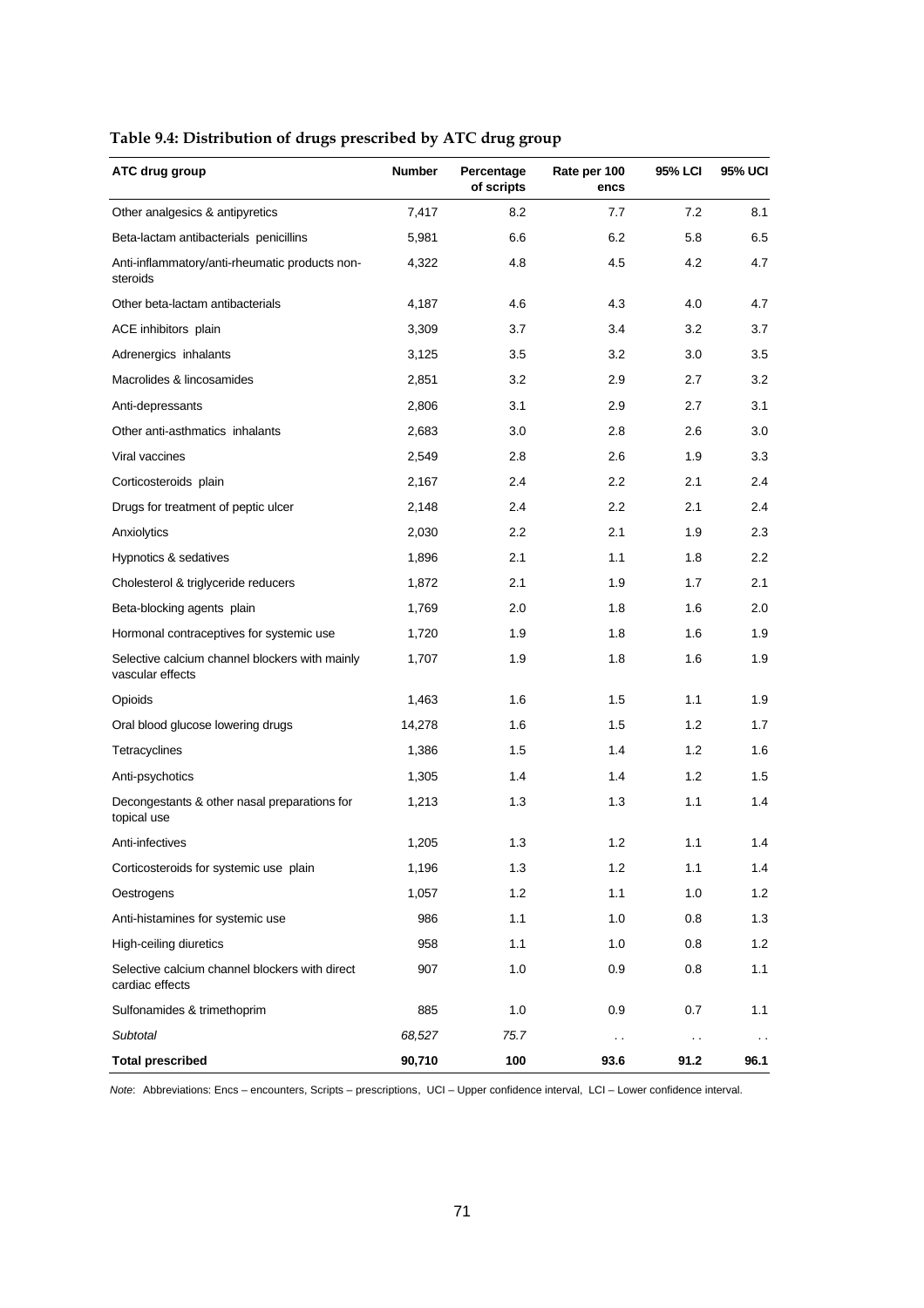## 9.4 Advised drugs for over the counter purchase

The total number of drugs recorded as recommended by the GP for over the counter purchase was 8,538, at a rate of 8.8 per 100 encounters and 6.1 per 100 problems managed. At least one drug was recorded as advised at 7.9% of encounters and for 5.5% of problems.

### 9.4.1 Age–sex specific rates of advised drugs

Age-sex specific charts show the advised drug rate per 100 encounters for all the male or female patients respectively in the age group under consideration.



The pattern of age-sex specific rates of advised medications per 100 encounters was almost the reverse of that for prescribed drugs (Figure 9.9). Younger age groups predominate as recipients of advice to purchase OTC drugs. This reflects both the nature of the problems managed and the lower rates of HCC holders in these age groups seen by GPs (see Chapter 6). OTC purchase of drugs by non HCC may be the cheapest option for drugs available without prescription. The age-sex specific rate per 100 problems showed an almost identical distribution (results not presented).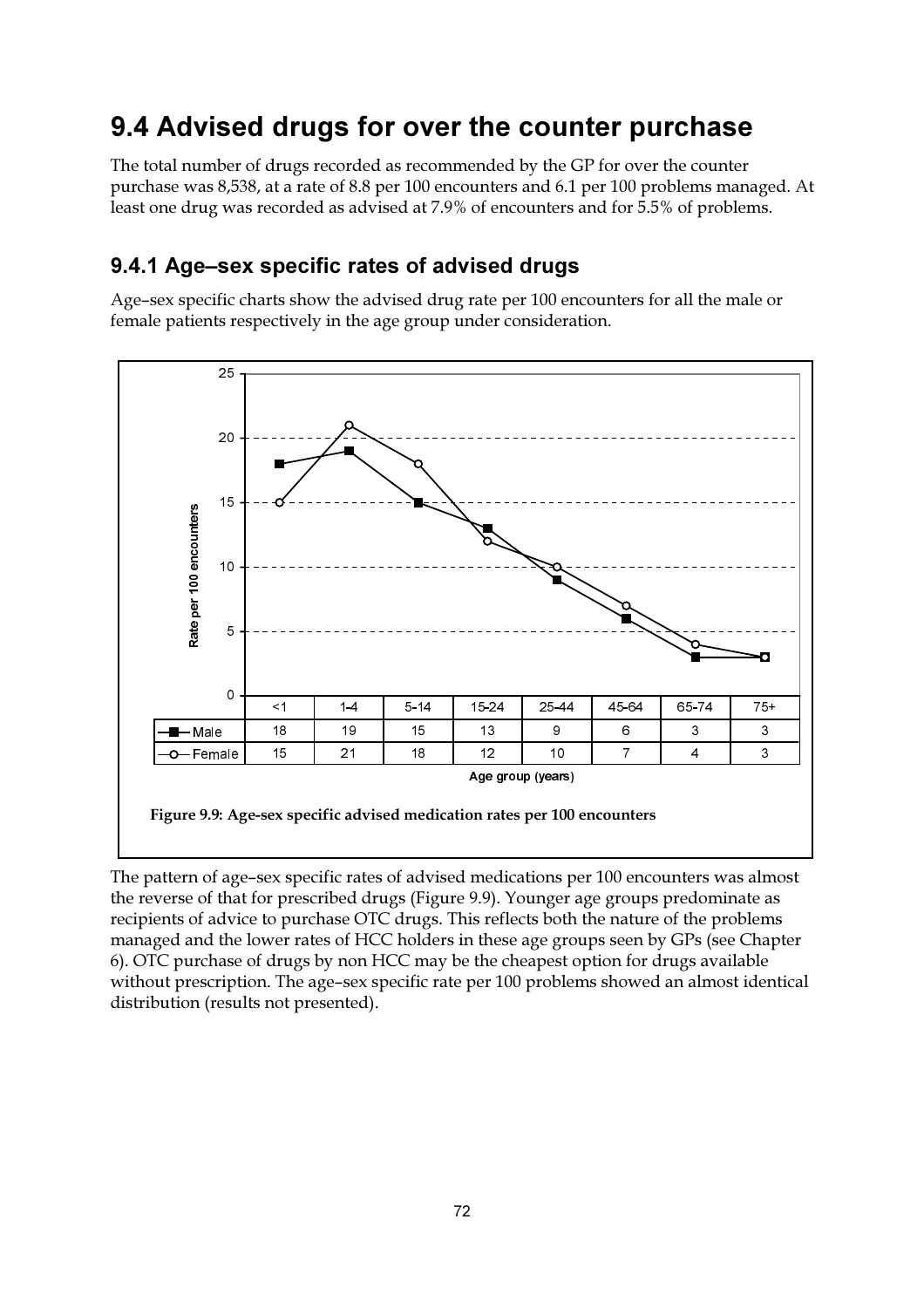### **9.4.2 Types of drugs advised**

#### *Drugs advised by major groups*

CNS drugs predominated in those advised to patients, with almost a third of the drugs advised being in this group (Figure 9.10).



The distribution of advised OTCs by group, sub-group and individual drugs demonstrated that **CNS** drugs consisted almost entirely of analgesics, with paracetamol predominating (Table 9.5). These results could be expected from the age–sex specific rates described above. **Respiratory** drugs consisted predominantly of compound decongestants/cough suppressants, and **skin** medications were split between anti-infectives and simple creams and lotions.

The distribution of the most frequently advised drugs by generic name shows that paracetamol dominates, accounting for over 25% of all drugs advised, at a rate of 2.4 per 100 encounters (Table 9.6). Other drugs were advised in relatively small numbers; however, the range of drugs was very wide. As stated in Chapter 9.1, general practitioner advice to purchase OTC drugs represents a significant area of therapeutic support for patients and appears particularly important for younger age groups.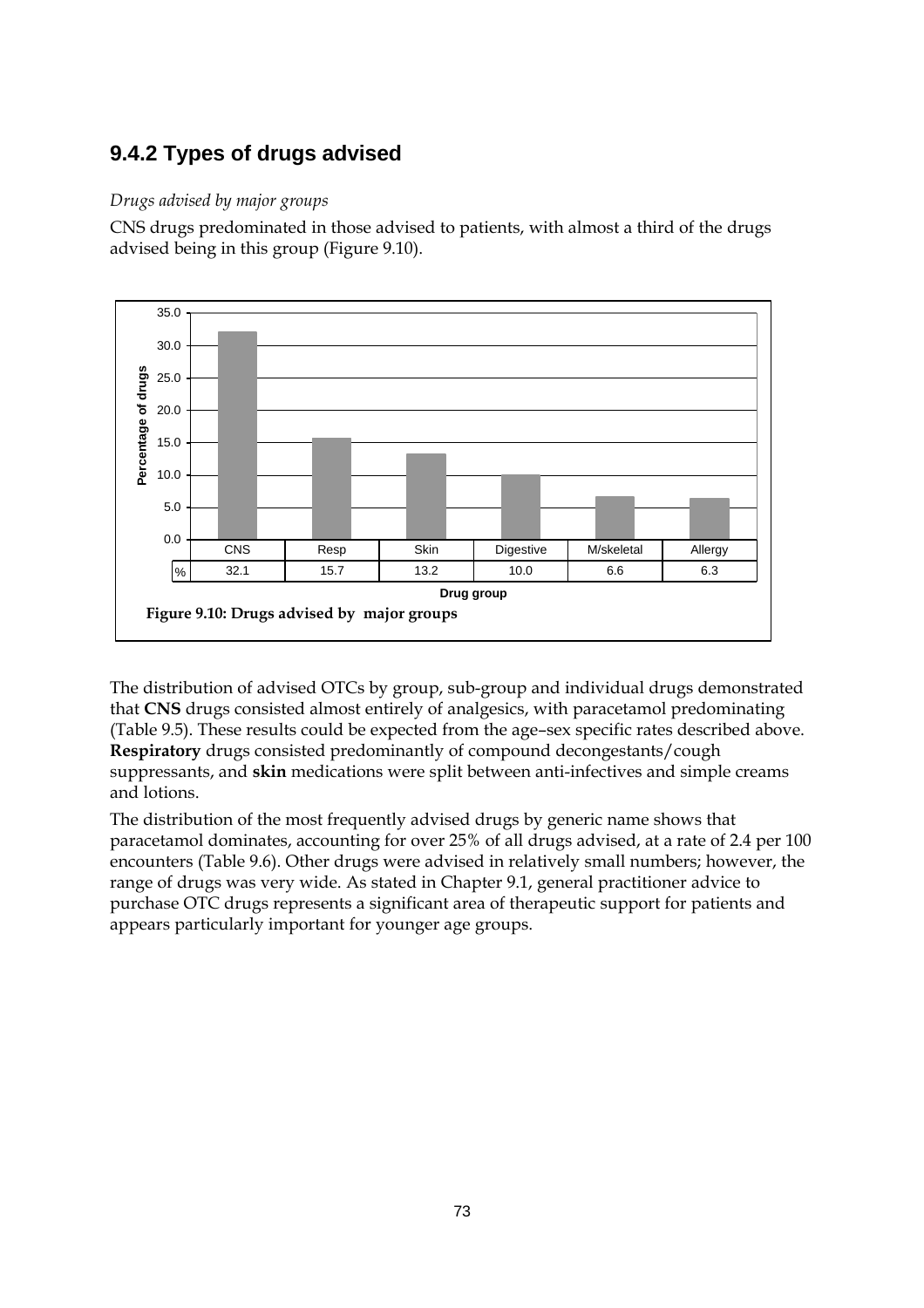| Group              | Sub-group           | Generic                               | <b>Number</b> | Percentage<br>of OTCs | Rate per<br>100 encs | 95% LCI | <b>95% UCI</b> |
|--------------------|---------------------|---------------------------------------|---------------|-----------------------|----------------------|---------|----------------|
| <b>CNS</b>         |                     |                                       | 2,842         | 32.1                  | 2.9                  | 2.4     | 3.5            |
|                    | Simple analgesics   |                                       | 2,512         | 28.0                  | 2.6                  | 2.1     | 3.1            |
|                    |                     | Paracetamol                           | 2,317         | 25.2                  | 2.4                  | 1.8     | 2.9            |
|                    |                     | Aspirin                               | 172           | 2.5                   | 0.2                  | 0.0     | 0.4            |
|                    | Compound analgesics |                                       | 320           | 3.9                   | 0.3                  | 0.0     | 0.6            |
|                    |                     | Paracetamol/Codeine                   | 224           | 2.7                   | 0.2                  | 0.0     | 0.6            |
|                    |                     | Paracetamol/Codeine/<br>Doxylamine    | 66            | 0.8                   | 0.1                  | 0.0     | 0.4            |
| <b>Respiratory</b> |                     |                                       | 1,418         | 15.7                  | 1.5                  | 1.1     | 1.8            |
|                    | Expectorants        |                                       | 1,154         | 12.5                  | 1.2                  | 0.8     | 1.6            |
|                    |                     | Chlorpheniramine/<br>Phenylephrine    | 313           | 3.4                   | 0.3                  | 0.0     | 0.7            |
|                    |                     | Brompheniramine/<br>Pseudoephedrine   | 197           | 2.1                   | 0.2                  | 0.0     | 0.9            |
|                    |                     | Pseudoephedrine                       | 165           | 1.7                   | 0.2                  | 0.0     | 0.5            |
|                    |                     | Pseudoephedrine/<br>Paracetamol       | 147           | 1.7                   | 0.2                  | 0.0     | 0.6            |
|                    |                     | Decongest/Expectorant/<br>Cold relief | 98            | 1.0                   | 0.1                  | 0.0     | 0.8            |
|                    |                     | Cough mix/Expectorant                 | 82            | 0.8                   | 0.1                  | 0.0     | 0.9            |
|                    | Antitussives        |                                       | 198           | 2.5                   | 0.2                  | 0.0     | 0.6            |
|                    |                     | Pholcodine                            | 113           | 1.4                   | 0.1                  | 0.0     | 0.6            |
| <b>Skin</b>        |                     |                                       | 1,099         | 13.2                  | 1.1                  | 1.0     | $1.3$          |
|                    | Anti-infection skin |                                       | 558           | 6.7                   | 0.6                  | 0.4     | 0.7            |
|                    |                     | Clotrimazole topical                  | 237           | 2.9                   | 0.2                  | 0.0     | 0.4            |
|                    |                     | Povidone-iodine topical               | 68            | 0.8                   | 0.1                  | 0.0     | 0.4            |
|                    |                     | Miconazole (cream)                    | 55            | 0.6                   | 0.1                  | 0.0     | 0.4            |
|                    | Other skin          |                                       | 512           | 6.1                   | 0.5                  | 0.3     | 0.7            |
|                    |                     | Sorbolene/Glycerol                    | 96            | 1.3                   | 0.1                  | 0.0     | 0.4            |
|                    |                     | Calamine lotion                       | 67            | 0.7                   | 0.1                  | 0.0     | 0.5            |
|                    |                     | Cream/ointment/lotion                 | 62            | 0.7                   | 0.1                  | 0.0     | 0.5            |

### **Table 9.5: Distribution of OTCs advised by group, sub-group and generic drug**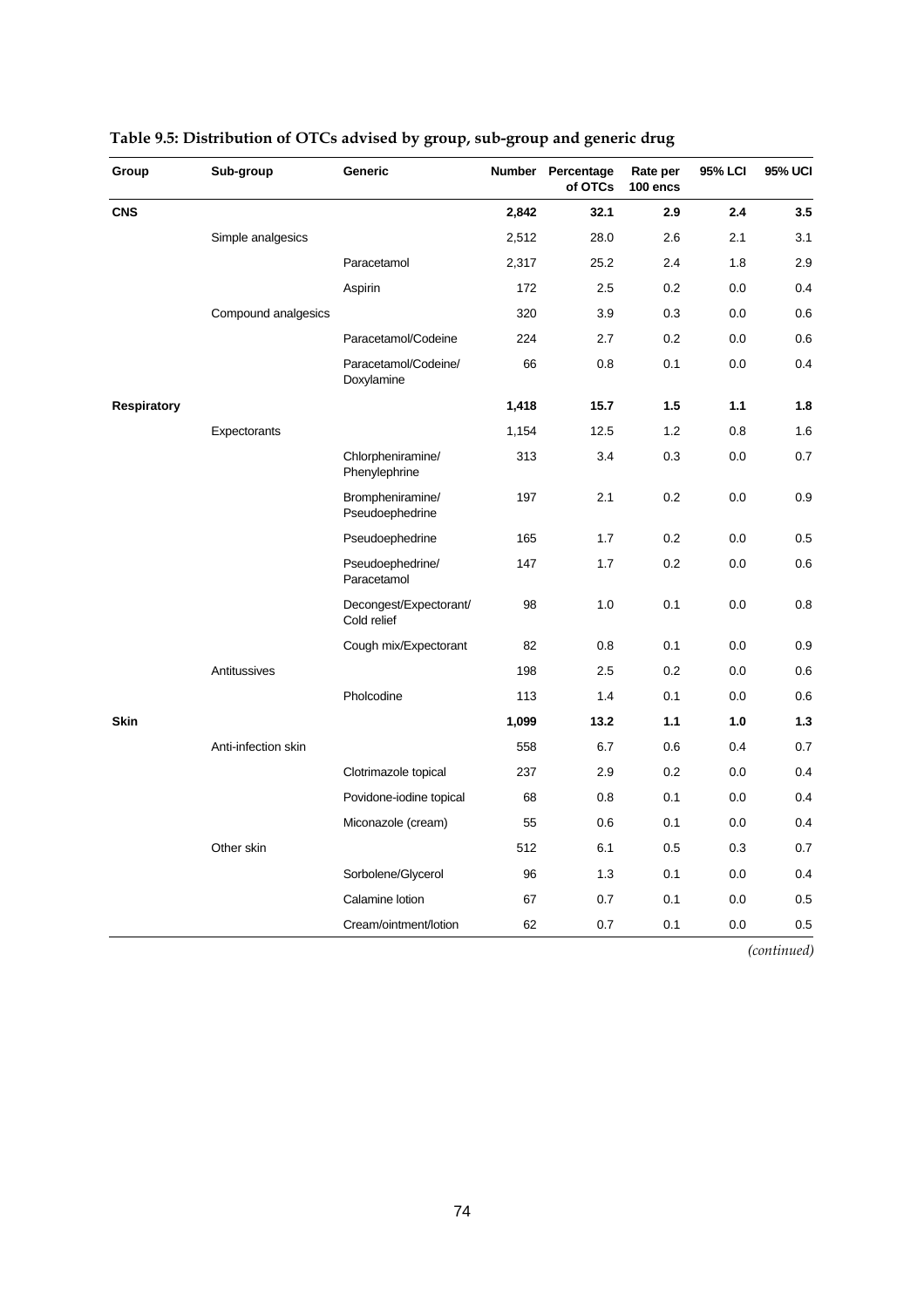| Group                     | Sub-group             | Generic                             | Number | Percentage<br>of OTCs | Rate per<br>100 encs | 95% LCI | <b>95% UCI</b> |
|---------------------------|-----------------------|-------------------------------------|--------|-----------------------|----------------------|---------|----------------|
| <b>Digestive</b>          |                       |                                     | 796    | 10.0                  | 0.8                  | 0.6     | 1.0            |
|                           | Antacids              |                                     | 90     | 1.2                   | 0.1                  | 0.0     | 0.4            |
|                           | Anti-spasmodics       |                                     | 68     | 0.7                   | 0.1                  | 0.0     | 0.5            |
|                           |                       | Hyoscine butylbromide               | 51     | 0.5                   | 0.1                  | 0.0     | 0.6            |
|                           | Laxatives             |                                     | 206    | 2.6                   | 0.2                  | 0.0     | 0.5            |
|                           |                       | Psyllium mucilloid                  | 72     | 0.9                   | 0.1                  | 0.0     | 0.4            |
|                           | Anti-diarrhoeals      |                                     | 73     | 0.8                   | 0.1                  | 0.0     | 0.5            |
|                           |                       | Loperamide                          | 63     | 0.7                   | 0.1                  | 0.0     | 0.6            |
|                           | Topical rectal        |                                     | 97     | 1.3                   | 0.1                  | 0.0     | 0.4            |
|                           | Mouth, throat topical |                                     | 246    | 3.2                   | 0.3                  | 0.0     | 0.5            |
|                           |                       | Povidone-iodine gargle              | 58     | 0.8                   | 0.1                  | 0.0     | 0.7            |
|                           |                       | Benzydamine<br>oropharyngeal        | 55     | 0.6                   | 0.1                  | 0.0     | 0.5            |
| <b>Musculoskeletal</b>    |                       |                                     | 568    | 6.6                   | 0.6                  | 0.4     | 0.8            |
|                           | NSAID/anti-rheumatoid |                                     | 240    | 2.8                   | 0.2                  | 0.0     | 0.5            |
|                           |                       | Ibuprofen                           | 209    | 2.4                   | 0.2                  | 0.0     | 0.5            |
|                           | Topical preparations  |                                     | 320    | 3.8                   | 0.3                  | 0.1     | 0.6            |
|                           |                       | Diclofenac diethyl topical          | 174    | 2.0                   | 0.2                  | 0.0     | 0.5            |
|                           |                       | Meth/salicylate + Menthol           | 73     | 0.8                   | 0.1                  | 0.0     | 0.6            |
| Allergy,<br>immune system | Anti-histamine        |                                     | 562    | 6.3                   | 0.6                  | 0.3     | 0.9            |
|                           |                       | Loratadine                          | 191    | 2.3                   | 0.2                  | 0.0     | 0.5            |
|                           |                       | Promethazine hchl                   | 86     | 0.8                   | 0.1                  | 0.0     | 0.7            |
|                           |                       | Fexofenadine                        | 77     | 0.8                   | 0.1                  | 0.0     | 0.5            |
| Nutrition,<br>metabolism  |                       |                                     | 354    | 4.7                   | 0.4                  | 0.0     | 0.7            |
|                           | Vitamins              |                                     | 176    | 2.3                   | 0.2                  | 0.0     | 0.6            |
|                           |                       | Vitamin C (ascorbic acid)           | 46     | $0.7\,$               | $0.0\,$              | $0.0\,$ | $1.0$          |
|                           | Mineral tonics        |                                     | 173    | 2.3                   | 0.2                  | 0.0     | 0.5            |
|                           |                       | Sodium/Potassium/<br>Citric/Glucose | 97     | 1.2                   | 0.1                  | 0.0     | $0.5\,$        |
| Ear, nose<br>topical      |                       |                                     | 232    | 2.8                   | $0.2\,$              | $0.0\,$ | 0.5            |
|                           | <b>Topical otic</b>   |                                     | 96     | 1.1                   | 0.1                  | 0.0     | 0.4            |
|                           | Topical nose          |                                     | 136    | 1.7                   | 0.1                  | 0.0     | 0.6            |
|                           |                       | Oxymetazoline                       | 56     | 0.7                   | 0.1                  | 0.0     | $0.8\,$        |

### **Table 9.5 (continued): Distribution of OTCs advised by group, sub-group and generic drug**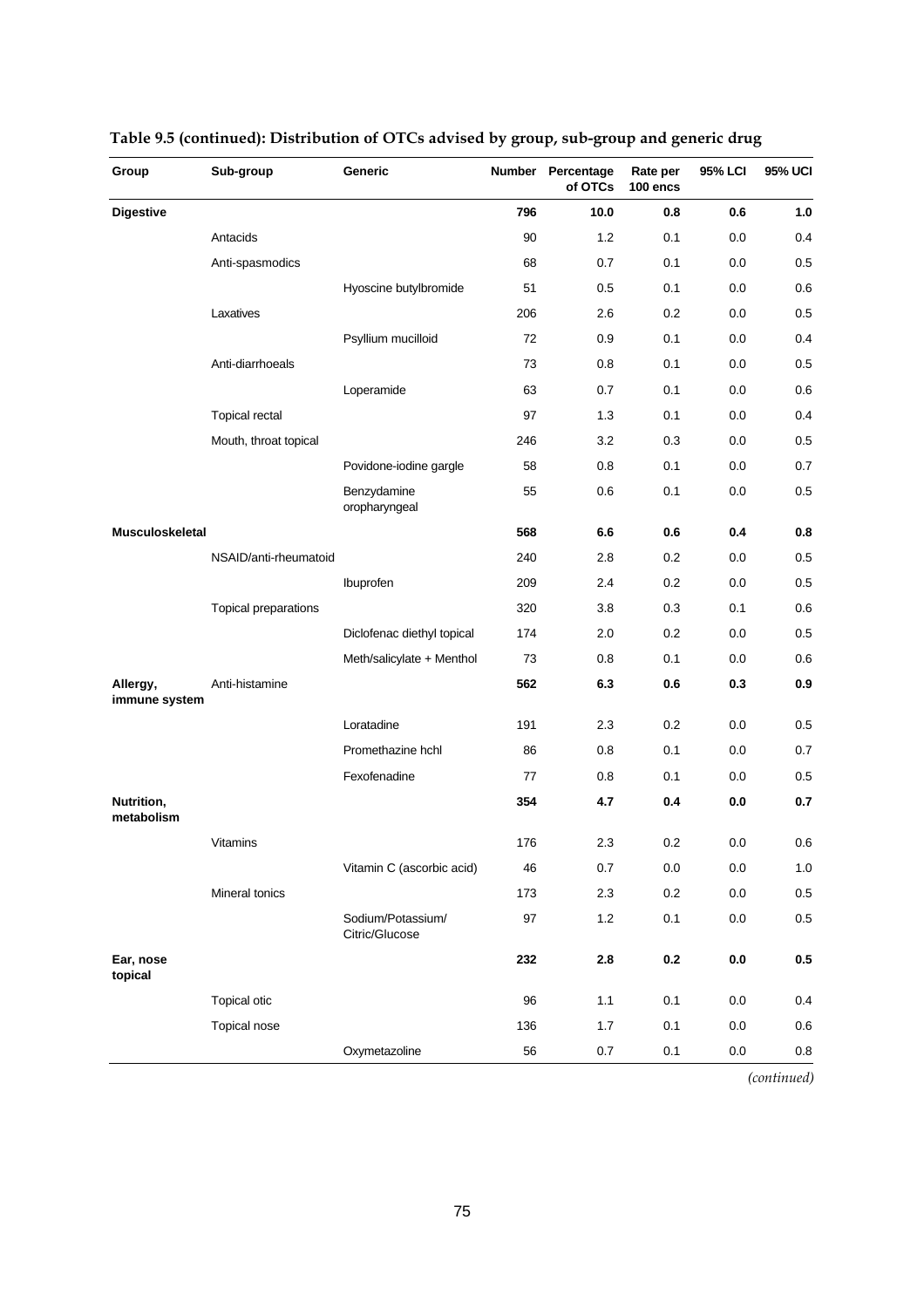| Group                | Sub-group          | <b>Generic</b>                         | <b>Number</b> | Percentage<br>of OTCs | Rate per<br>100 encs | <b>95% LCI</b> | <b>95% UCI</b> |
|----------------------|--------------------|----------------------------------------|---------------|-----------------------|----------------------|----------------|----------------|
| <b>Urogenital</b>    |                    |                                        | 193           | 2.5                   | 0.2                  | 0.0            | 0.4            |
|                      | Urinary antiseptic |                                        | 72            | 0.9                   | 0.1                  | 0.0            | 0.4            |
|                      |                    | Sodium citrotartrate/<br>Tartaric acid | 70            | 0.9                   | 0.1                  | 0.0            | 0.4            |
|                      | Topical vaginal    |                                        | 120           | 1.6                   | 0.1                  | 0.0            | 0.3            |
|                      |                    | Clotrimazole vaginal                   | 94            | 1.2                   | 0.1                  | 0.0            | 0.3            |
| <b>Blood</b>         |                    |                                        | 137           | 1.8                   | 0.1                  | 0.0            | 0.5            |
|                      | Haemopoietics      |                                        | 135           | 1.7                   | 0.1                  | 0.0            | 0.5            |
|                      |                    | Folic acid                             | 59            | 0.8                   | 0.1                  | 0.0            | 0.6            |
| Eye medic'ns         |                    |                                        | 79            | 1.0                   | 0.1                  | 0.0            | 0.4            |
|                      | Other eye medic'ns |                                        | 76            | 1.0                   | 0.1                  | 0.0            | 0.4            |
| <b>Miscellaneous</b> |                    |                                        | 190           | 2.3                   | 0.2                  | 0.0            | 0.6            |

### **Table 9.5 (continued): Distribution of OTCs advised by group, sub-group and generic drug**

*Note*: Abbreviations: Encs – encounters, UCI – Upper confidence interval, LCI – Lower confidence interval.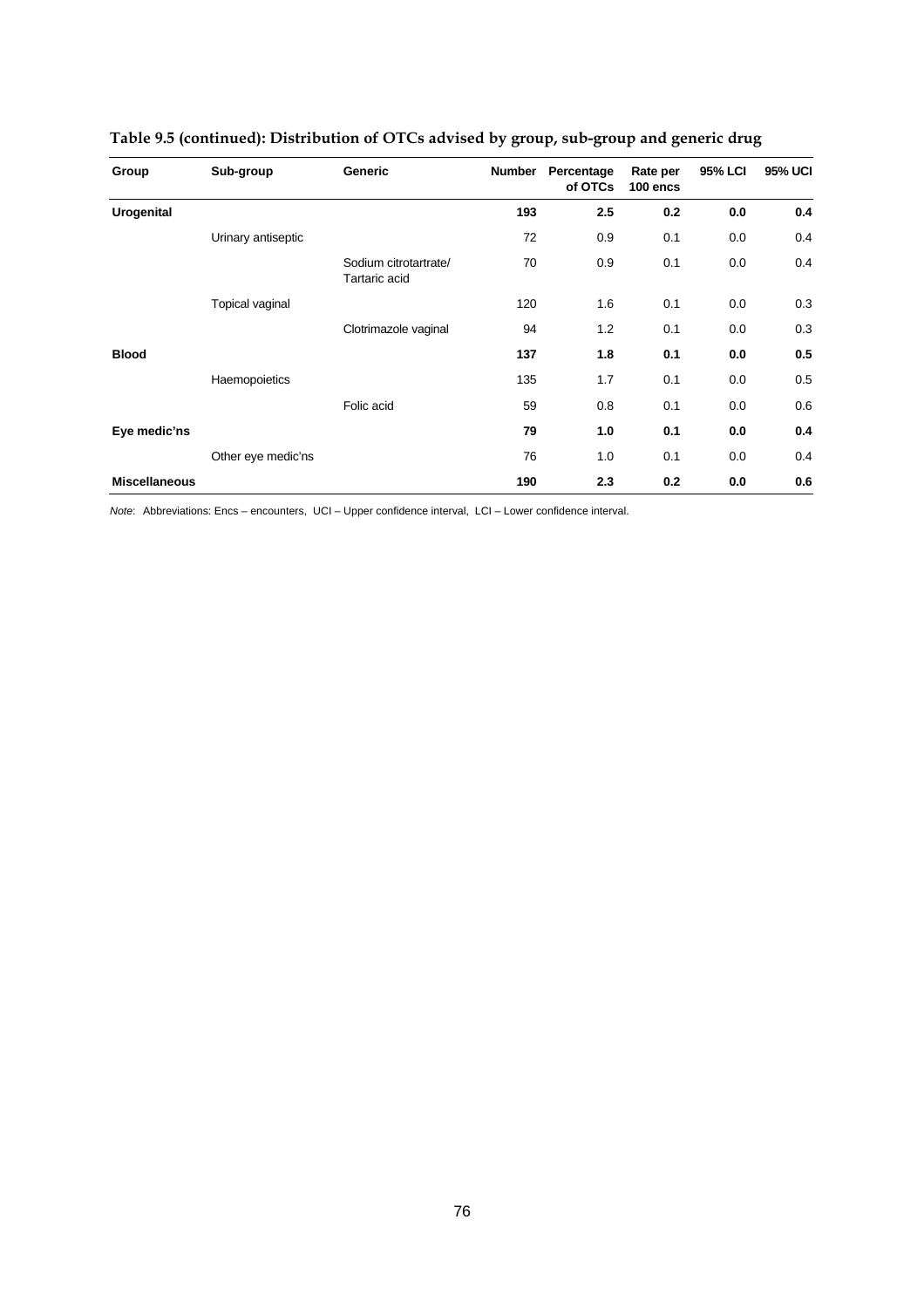| Generic drug                         | <b>Number</b> | Percentage<br>of OTCs | Rate per<br>100 encs | 95% LCI | 95% UCI       |
|--------------------------------------|---------------|-----------------------|----------------------|---------|---------------|
| Paracetamol                          | 2,317         | 25.2                  | 2.4                  | 1.8     | 2.9           |
| Chlorpheniramine/Phenylephid         | 313           | 3.4                   | 0.3                  | 0.0     | 0.7           |
| Clotrimazole topical                 | 237           | 2.9                   | 0.2                  | 0.0     | 0.4           |
| Paracetamol/Codeine                  | 224           | 2.7                   | 0.2                  | 0.0     | 0.6           |
| Ibuprofen                            | 209           | 2.4                   | 0.2                  | 0.0     | 0.5           |
| Brompheniramine/Pseudoeph            | 197           | 2.1                   | 0.2                  | 0.0     | 0.9           |
| Loratadine                           | 191           | 2.3                   | 0.2                  | 0.0     | 0.5           |
| Diclofenac diethyl topical           | 174           | 2.0                   | 0.2                  | 0.0     | 0.5           |
| Aspirin                              | 172           | 2.5                   | 0.2                  | 0.0     | 0.4           |
| Pseudoephedrine                      | 165           | 1.7                   | 0.2                  | 0.0     | 0.5           |
| Pseudoephedrine/Paracetamol          | 147           | 1.7                   | 0.2                  | 0.0     | 0.6           |
| Pholcodine                           | 113           | 1.4                   | 0.1                  | 0.0     | 0.6           |
| Decongest/Expectorant/Cold relief    | 98            | 1.0                   | 0.1                  | 0.0     | 0.8           |
| Sodium/Potassium/Citric/Glucose      | 97            | 1.2                   | 0.1                  | 0.0     | 0.5           |
| Sorbolene/Glycerol/Cetomac           | 96            | 1.3                   | 0.1                  | 0.0     | 0.4           |
| Clotrimazole vaginal                 | 94            | 1.2                   | 0.1                  | 0.0     | 0.3           |
| Promethazine hchl                    | 86            | 0.8                   | 0.1                  | 0.0     | 0.7           |
| Cough mix/Expectorant nec            | 82            | 0.8                   | 0.1                  | 0.0     | 0.9           |
| Fexofenadine                         | 77            | 0.8                   | 0.1                  | 0.0     | 0.5           |
| Methyl salicylate + Menthol          | 73            | 0.8                   | 0.1                  | 0.0     | 0.6           |
| Psyllium hydrophil mucil (Ispaghula) | 72            | 0.9                   | 0.1                  | 0.0     | 0.4           |
| Sodium citrotartrate/Tartaric acid   | 70            | 0.9                   | 0.1                  | 0.0     | 0.4           |
| Povidone-iodine topical              | 68            | 0.8                   | 0.1                  | 0.0     | 0.4           |
| Calamine lotion                      | 67            | 0.7                   | 0.1                  | 0.0     | 0.5           |
| Paracet/Codeine/Doxylamine           | 66            | 0.8                   | 0.1                  | 0.0     | 0.4           |
| Loperamide                           | 63            | 0.7                   | 0.1                  | 0.0     | 0.6           |
| Cream/Ointment/Lotion nec            | 62            | 0.7                   | 0.1                  | 0.0     | 0.5           |
| Folic acid                           | 59            | 0.8                   | 0.1                  | 0.0     | 0.6           |
| Nicotine                             | 58            | 0.6                   | 0.1                  | 0.0     | 0.6           |
| Povidone-iodine gargle               | 58            | 0.8                   | 0.1                  | 0.0     | 0.7           |
| Subtotal                             | 5,806         | 65.8                  | $\sim$ $\sim$        | $\sim$  | $\sim$ $\sim$ |
| <b>Total</b>                         | 8,534         | 100.0                 | 8.8                  | 8.0     | 9.6           |

### **Table 9.6: Most frequently advised OTC drugs**

*Note*: Abbreviations: Encs – encounters, UCI – Upper confidence interval, LCI – Lower confidence interval.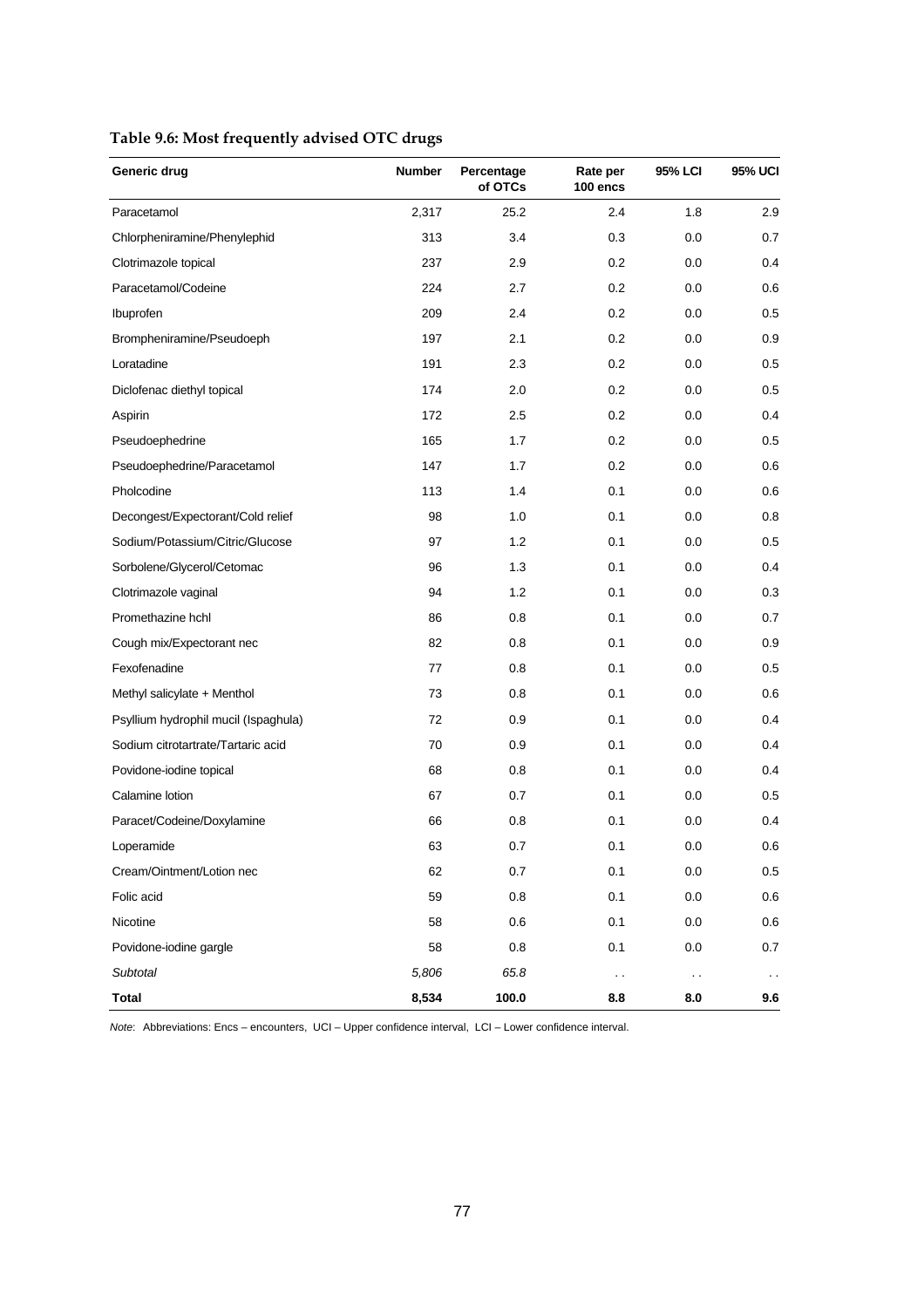## 9.5 General practitioner supplied drugs

General practitioners supplied their patients with a total of 7,072 drugs in this study at a rate of 7.3 drugs per 100 encounters and 5.0 per 100 problems. At least one drug was supplied at 5.6% of encounters and for 4.0% of problems.

### 9.5.1 Age-sex specific rates of GP supplied drugs

The age-sex specific rate is the rate per 100 encounters at which the drugs were supplied to male and female patients respectively in the age group under consideration (Figure 9.11).



There were only minor differences between these rates for male and female patients of all age groups. Infants aged less than one year had by far the highest rate of receipt of GP supplied drugs (32 and 30 per 100 encounters for male and female patients respectively). Patients aged between one and four years received 10 GP supplied drugs per 100 encounters. The rate for all other age groups was steady at between 6 and 8 per 100 encounters. These results probably reflect the use of a direct GP supply mechanism for childhood vaccines in most parts of Australia.

The age-sex specific rates per 100 problems displayed an almost identical pattern to that per 100 encounters (unreported data).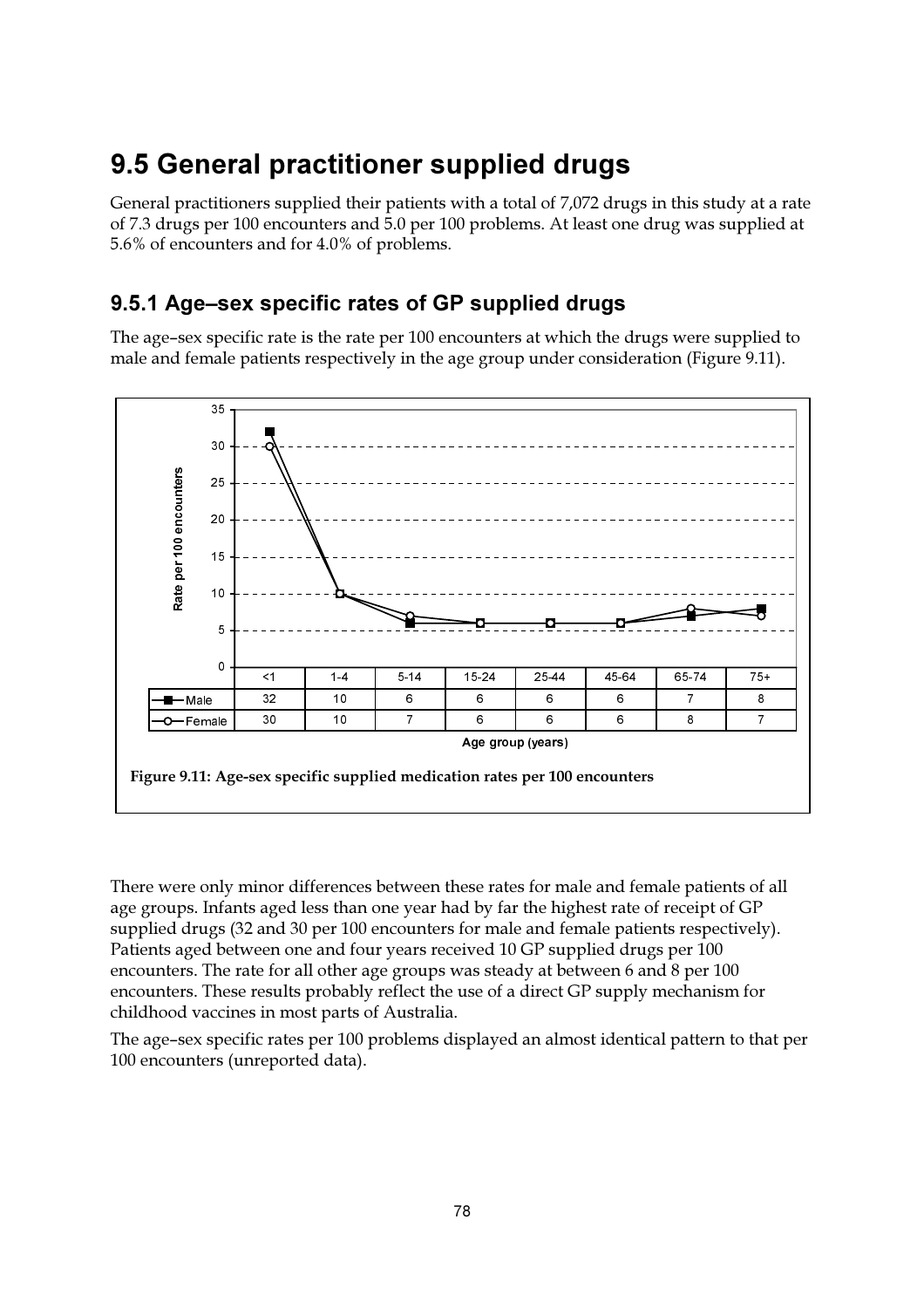### **9.5.2 Types of drugs supplied by GPs**

#### *Drugs supplied by GPs by major groups*

The distribution of supplied drugs by drug group supported the assumption that direct vaccine supply was responsible for the high supply rate in infants, as allergy/immune drug supply constituted over 40% of drugs supplied. These were followed by CNS and CVS drugs (Figure 9.12).



Analysis of the distribution of GP supplied drugs by group, sub-group and commonly supplied individual drug demonstrates that vaccines constitute the major sub-group within the allergy/immune system group (Table 9.7). They were supplied at the rate of 2.9 per 100 encounters and constituted 38.2% of all drugs supplied. Analgesics and anti-emetics, frequently drugs administered by injection, made up almost all of the CNS drugs supplied. There was a wide spread of other drugs supplied, mostly prescription drugs, presumably from manufacturers' sample packs. They reflect a range of drugs which may be needed acutely in a situation (such as out of pharmacy hours) where prescription drugs cannot be obtained from other sources or where cost is an issue.

The distribution of generic drugs frequently supplied by GPs shows that vaccines occupy the first seven places, followed by anti-emetics and analgesics/NSAIDS (Table 9.8). As might be expected, many of the most frequently supplied drugs are injectables and/or only available directly from the GP.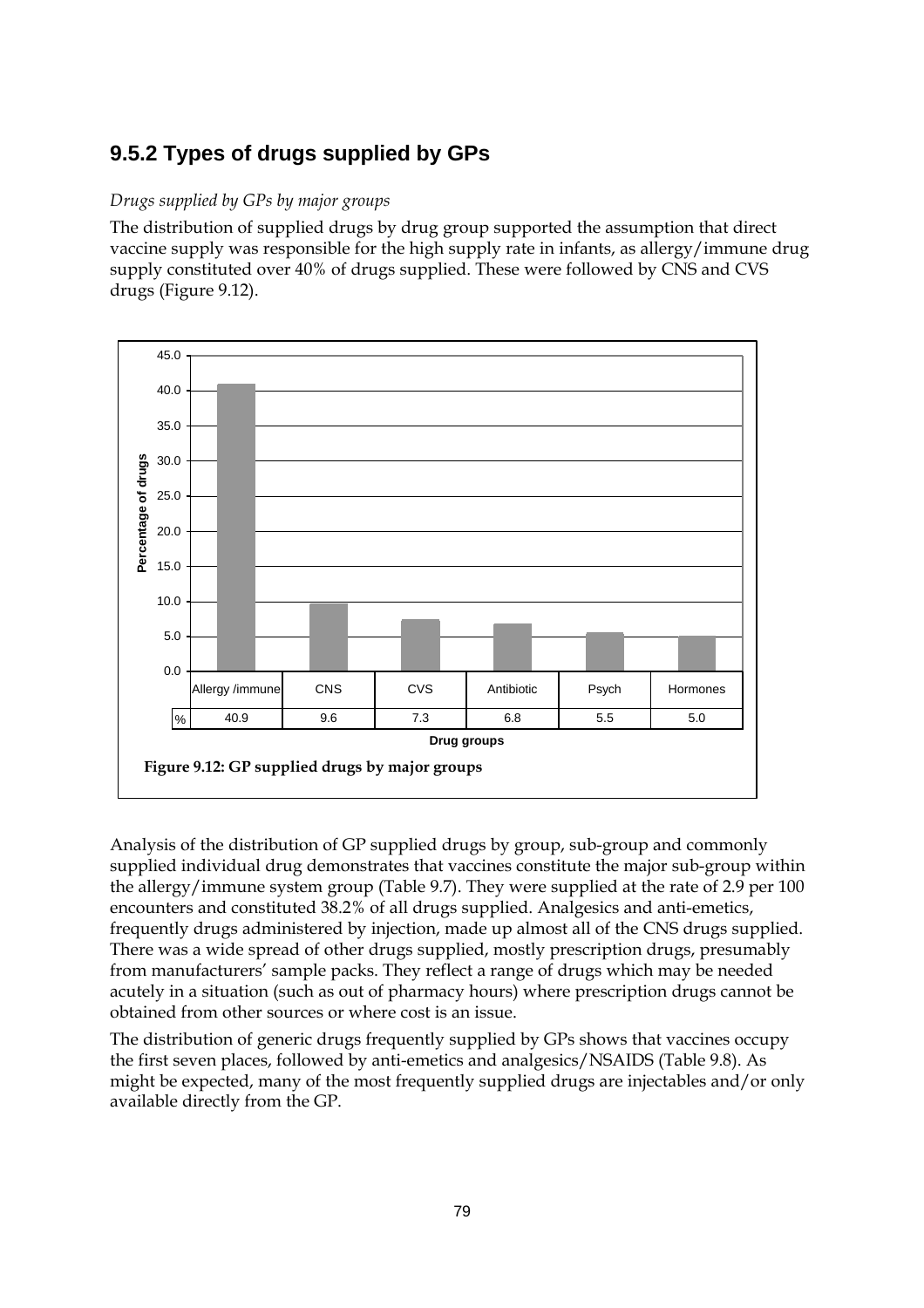| Group              | Sub-group               | Generic                    | <b>Number</b> | Percentage<br>of supplied | Rate per<br>100 encs | 95% LCI | 95% UCI |
|--------------------|-------------------------|----------------------------|---------------|---------------------------|----------------------|---------|---------|
| Allergy,<br>immune |                         |                            | 2,967         | 40.9                      | 3.1                  | 2.5     | 3.7     |
|                    | Vaccines                |                            | 2,795         | 38.2                      | 2.9                  | 2.2     | 3.5     |
|                    |                         | Influenza virus vaccine    | 817           | 11.2                      | 0.8                  | 0.0     | 2.2     |
|                    |                         | Triple antigen             | 377           | 5.0                       | 0.4                  | 0.1     | 0.7     |
|                    |                         | Polio sabin oral           | 347           | 4.7                       | 0.4                  | 0.1     | 0.6     |
|                    |                         | Haemophilus B vaccine      | 288           | 4.0                       | 0.3                  | 0.0     | 0.6     |
|                    |                         | Mumps/Measles/Rubella      | 214           | 3.0                       | 0.2                  | 0.0     | 0.5     |
|                    |                         | ADT/CDT (Diph/Tet)         | 211           | 2.8                       | 0.2                  | 0.0     | 0.6     |
|                    |                         | Hepatitis B vaccine        | 181           | 2.3                       | 0.2                  | 0.0     | 0.6     |
|                    |                         | Pneumococcal vaccine       | 101           | 1.3                       | 0.1                  | 0.0     | 1.2     |
|                    |                         | Tetanus toxoid vaccine     | 77            | 1.1                       | 0.1                  | 0.0     | 0.4     |
|                    |                         | Hepatitis A vaccine        | 67            | 1.1                       | 0.1                  | 0.0     | 0.5     |
|                    | Anti-histamines         |                            | 106           | 1.7                       | 0.1                  | 0.0     | 0.4     |
|                    |                         | Promethazine               | 36            | 0.6                       | 0.0                  | 0.0     | 0.5     |
|                    |                         | Loratadine                 | 34            | 0.6                       | 0.0                  | 0.0     | 0.4     |
|                    | Anti-allergy            |                            | 65            | 0.9                       | 0.1                  | 0.0     | 0.5     |
|                    |                         | Allergen injection         | 47            | 0.7                       | 0.0                  | 0.0     | 0.6     |
| <b>CNS</b>         |                         |                            | 634           | 9.6                       | 0.7                  | 0.2     | 1.1     |
|                    | Simple analgesics       |                            | 90            | 1.3                       | 0.1                  | 0.0     | 0.7     |
|                    |                         | Paracetamol                | 76            | 1.1                       | 0.1                  | 0.0     | 0.6     |
|                    | Narcotic analgesics     |                            | 153           | 2.4                       | 0.2                  | 0.0     | 0.6     |
|                    |                         | Pethidine injection/tablet | 100           | 1.5                       | 0.1                  | 0.0     | 0.5     |
|                    | Compound analgesics     |                            | 131           | 2.0                       | 0.1                  | 0.0     | 0.8     |
|                    |                         | Paracetamol/Codeine        | 102           | 1.6                       | 0.1                  | 0.0     | 0.7     |
|                    | Ant-iemetic/anti-nausea |                            | 236           | 3.5                       | 0.2                  | 0.0     | 0.5     |
|                    |                         | Metoclopramide             | 135           | 2.1                       | 0.1                  | 0.0     | 0.4     |
|                    |                         | Prochlorperazine           | 95            | 1.3                       | 0.1                  | 0.0     | 0.4     |
| Cardiovascular     |                         |                            | 526           | 7.3                       | 0.5                  | 0.0     | 1.2     |
|                    | Anti-hypertensives      |                            | 290           | 4.1                       | 0.3                  | 0.0     | 0.8     |

### **Table 9.7: Distribution of supplied drugs by group, sub-group and generic drug**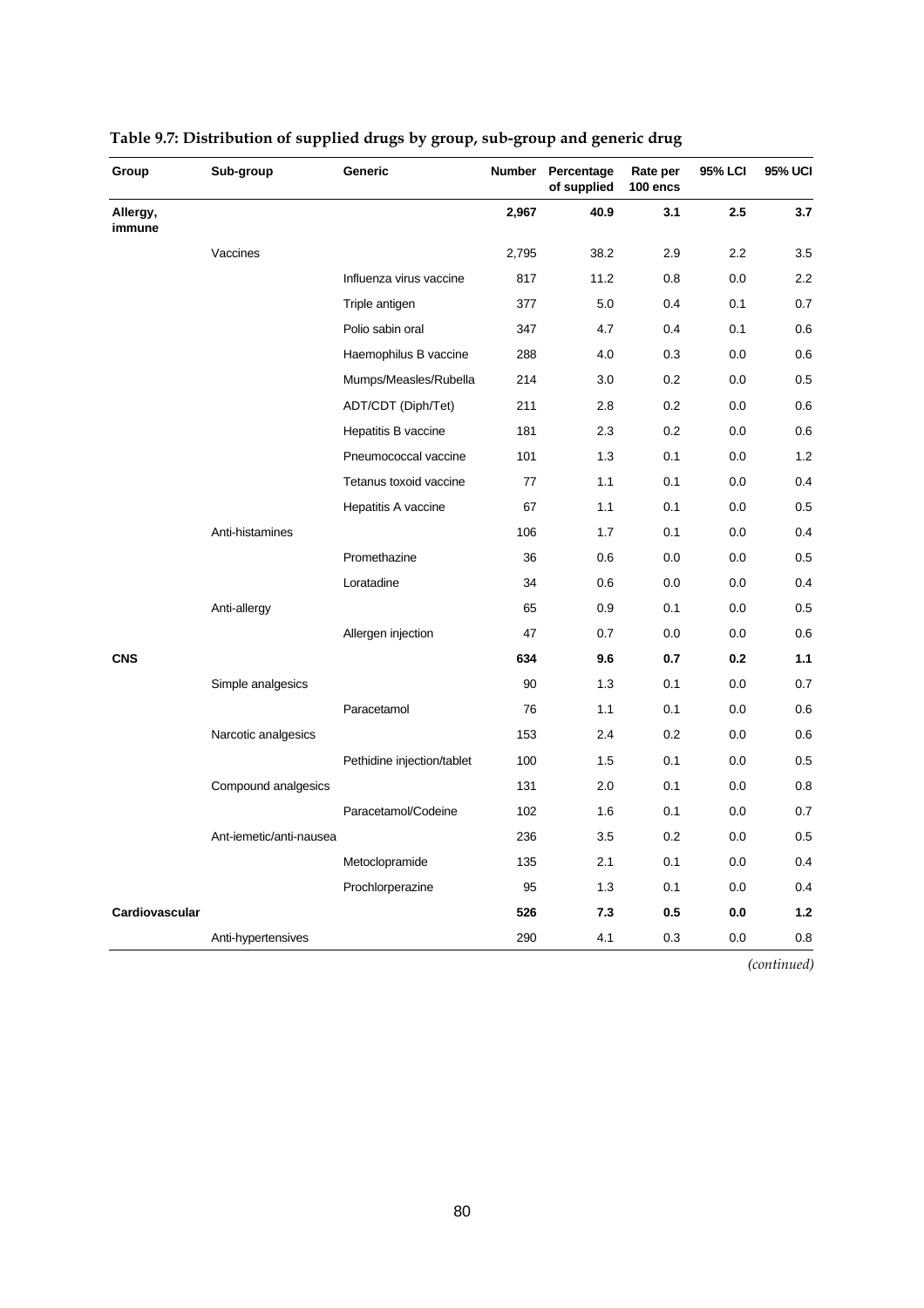| Group              | Sub-group                     | Generic                  | <b>Number</b> | Percentage<br>of supplied | Rate per<br>100 encs | 95% LCI | <b>95% UCI</b> |
|--------------------|-------------------------------|--------------------------|---------------|---------------------------|----------------------|---------|----------------|
| <b>Antibiotics</b> |                               |                          | 453           | 6.8                       | 0.5                  | 0.0     | $1.3$          |
|                    | Penicillins                   |                          | 92            | 1.2                       | 0.1                  | 0.0     | 0.6            |
|                    | Broad spectrum<br>penicillins |                          | 128           | 1.9                       | 0.1                  | 0.0     | 1.1            |
|                    |                               | Amoxycillin              | 78            | 1.1                       | 0.1                  | 0.0     | 0.9            |
|                    |                               | Amoxycillin/ clavulanate | 49            | 0.8                       | 0.1                  | 0.0     | 1.0            |
|                    | Cephalosporins                |                          | 96            | 1.4                       | 0.1                  | 0.0     | 0.8            |
|                    |                               | Cefaclor monohydrate     | 52            | 0.7                       | 0.1                  | 0.0     | 0.9            |
|                    |                               | Cephalexin               | 43            | 0.7                       | 0.0                  | 0.0     | 0.8            |
|                    | Tetracyclines                 |                          | 38            | 0.6                       | 0.0                  | 0.0     | 0.9            |
|                    |                               | Doxycycline              | 34            | 0.5                       | 0.0                  | 0.0     | 0.8            |
|                    | Other antibiotics             |                          | 60            | 1.1                       | 0.1                  | 0.0     | 0.6            |
|                    |                               | Roxithromycin            | 27            | 0.6                       | 0.0                  | 0.0     | 0.6            |
| Psychological      |                               |                          | 375           | 5.5                       | 0.4                  | 0.0     | 0.8            |
|                    | Sedative hypnotics            |                          | 67            | 0.8                       | 0.1                  | 0.0     | 1.3            |
|                    | Anti-anxiety                  |                          | 62            | 1.0                       | 0.1                  | 0.0     | 0.8            |
|                    |                               | Diazepam                 | 38            | 0.6                       | 0.0                  | 0.0     | 0.7            |
|                    |                               | Phenothiazine            | 50            | 0.8                       | 0.1                  | 0.0     | 0.4            |
|                    | Anti-depressants              |                          | 196           | 2.9                       | 0.2                  | 0.0     | 0.5            |
|                    |                               | Sertraline               | 67            | 0.9                       | 0.1                  | 0.0     | 0.5            |
|                    |                               | Paroxetine               | 35            | 0.6                       | 0.0                  | 0.0     | 0.5            |
| <b>Hormones</b>    |                               |                          | 342           | 5.0                       | 0.4                  | 0.1     | 0.6            |
|                    | Sex hormones                  |                          | 142           | 2.3                       | 0.1                  | 0.0     | 0.4            |
|                    |                               | Medroxyprogesterone      | 52            | 0.8                       | 0.1                  | 0.0     | 0.4            |
|                    | Cortico steroids              |                          | 153           | 2.1                       | 0.2                  | 0.0     | 0.5            |
|                    |                               | Methylprednisolone       | 45            | 0.5                       | 0.0                  | 0.0     | 0.5            |
|                    | Hypoglycaemic                 |                          | 39            | 0.5                       | $0.0\,$              | $0.0\,$ | 1.1            |
| Musculoskeletal    |                               |                          | 319           | 4.3                       | 0.3                  | $0.0\,$ | $0.7\,$        |
|                    | NSAID/anti-rheumatoid         |                          | 260           | 3.5                       | 0.3                  | 0.0     | 0.7            |
|                    |                               | Piroxicam oral           | 106           | 1.4                       | 0.1                  | 0.0     | $0.5\,$        |
| <b>Digestive</b>   |                               |                          | 270           | 4.0                       | 0.3                  | 0.0     | $0.5\,$        |
|                    | Anti-spasmodics               |                          | 32            | 0.5                       | $\pmb{0}$            | 0.0     | 0.5            |
|                    | Anti-ulcerants                |                          | 177           | 2.5                       | 0.2                  | 0.0     | 0.4            |
|                    |                               | Ranitidine               | 55            | 0.7                       | 0.1                  | 0.0     | 0.5            |

### **Table 9.7 (continued): Distribution of supplied drugs by group, sub-group and generic drug**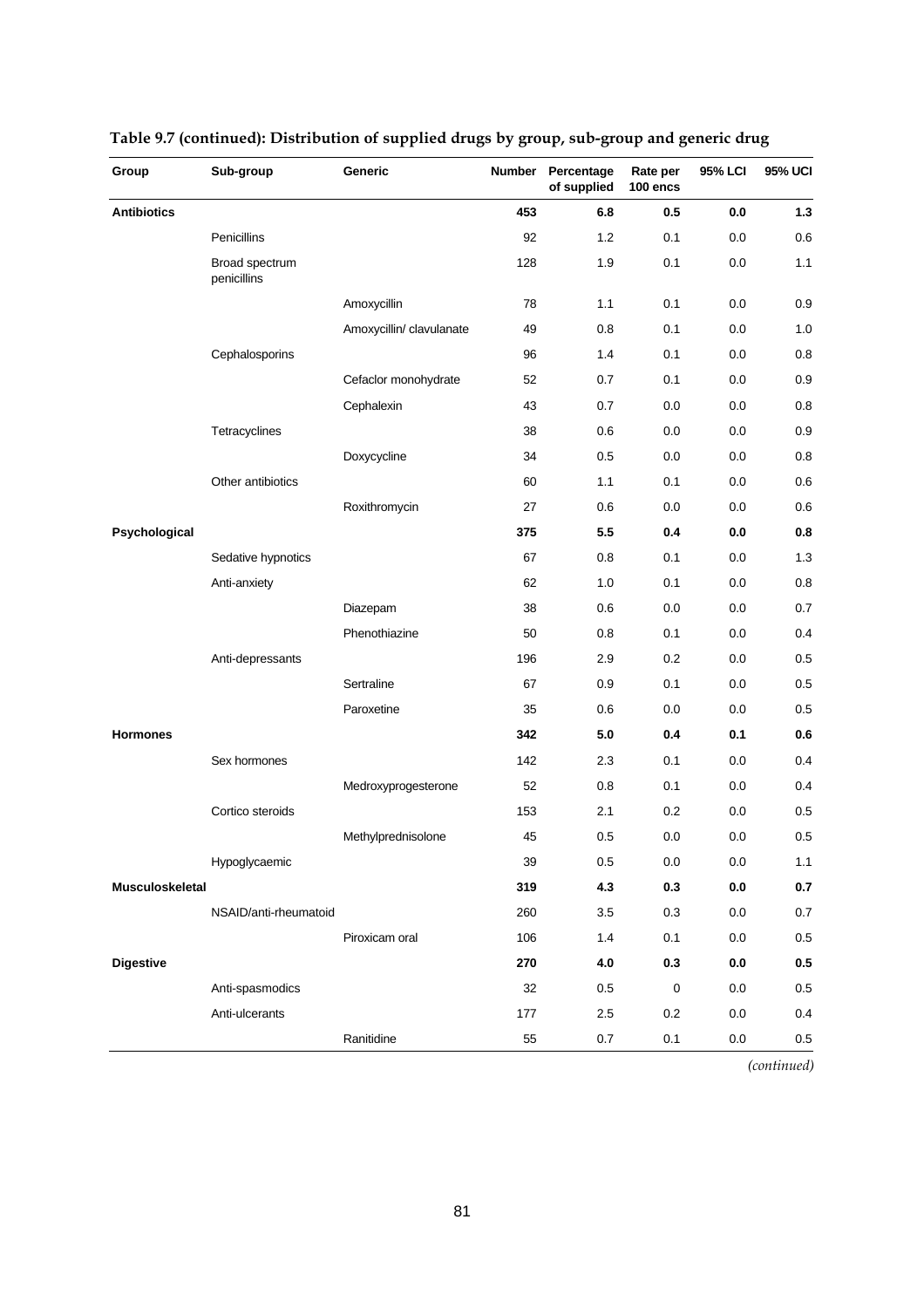| Group                 | Sub-group              | Generic    | <b>Number</b> | Percentage<br>of supplied | Rate per<br>100 encs | 95% LCI | <b>95% UCI</b> |
|-----------------------|------------------------|------------|---------------|---------------------------|----------------------|---------|----------------|
| <b>Respiratory</b>    |                        |            | 269           | 3.8                       | 0.3                  | 0.0     | 0.6            |
|                       | <b>Bronchodilators</b> |            | 128           | 1.7                       | 0.1                  | 0.0     | 0.6            |
|                       |                        | Salbutamol | 76            | 1.0                       | 0.1                  | 0.0     | 0.5            |
|                       | Asthma preventives     |            | 114           | 1.6                       | 0.1                  | 0.0     | 0.4            |
| <b>Skin</b>           |                        |            | 249           | 3.6                       | 0.3                  | 0.0     | 0.6            |
| <b>Blood</b>          |                        |            | 131           | 1.8                       | 0.1                  | 0.0     | 0.5            |
| <b>Contraceptives</b> |                        |            | 99            | 1.5                       | 0.1                  | 0.0     | 0.5            |
| Eye<br>medications    |                        |            | 88            | $1.2$                     | 0.1                  | 0.0     | 0.6            |
| Ear/nose topical      |                        |            | 77            | $1.2$                     | 0.1                  | 0.0     | 0.7            |
| Nutrition/metab       |                        |            | 55            | 0.9                       | 0.1                  | 0.0     | 0.5            |
| <b>Urogenital</b>     |                        |            | 46            | 0.7                       | 0.0                  | 0.0     | 0.9            |
| <b>Surgical</b>       |                        |            | 55            | 0.7                       | 0.1                  | 0.0     | 1.7            |
| <b>Miscellaneous</b>  |                        |            | 39            | 0.9                       | 0.0                  | 0.0     | 2.6            |

### **Table 9.7 (continued): Distribution of supplied drugs by group, sub-group and generic drug**

*Note:* Abbreviations: Encs – encounters, UCI – Upper confidence interval, LCI – Lower confidence interval.